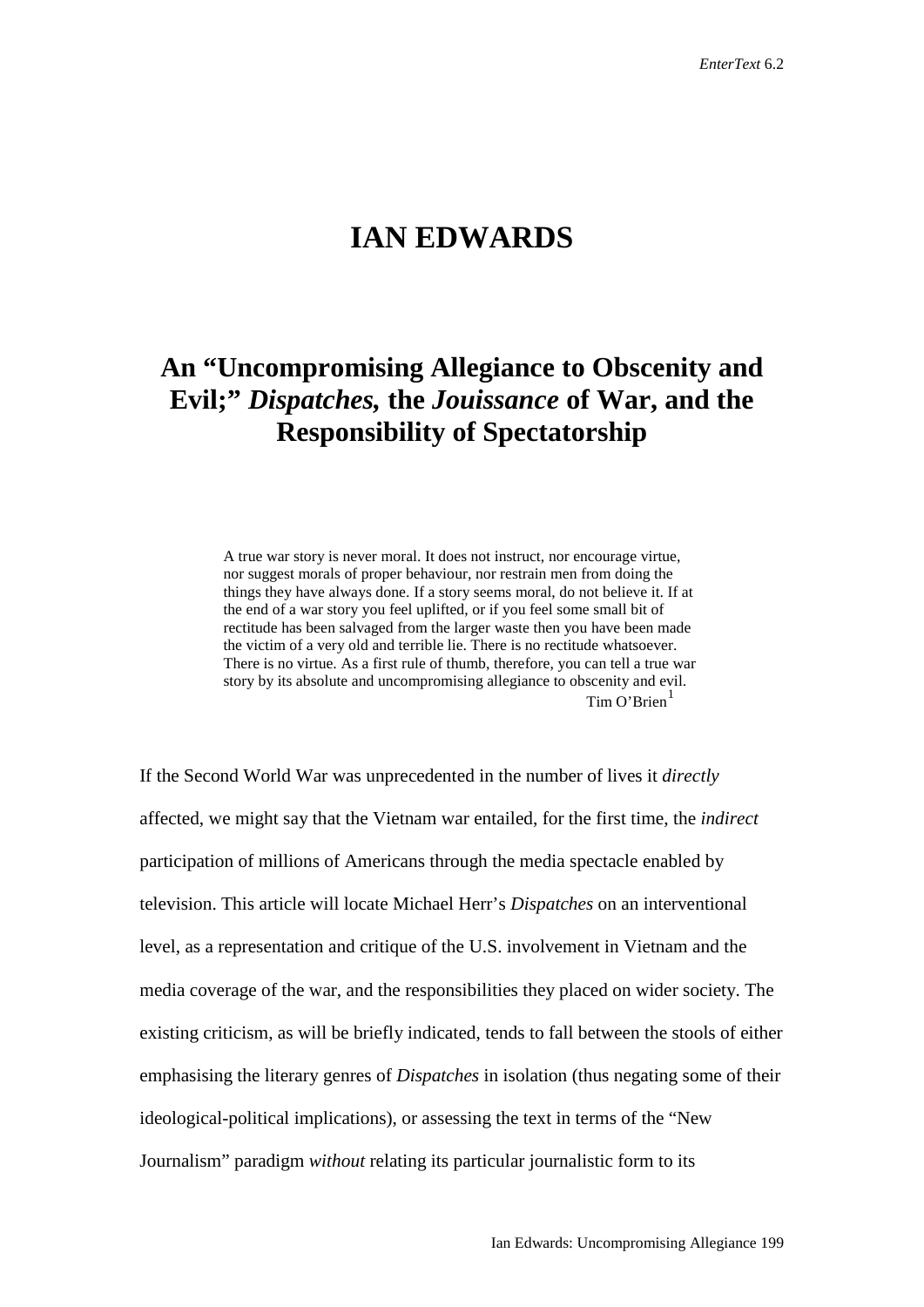antagonistic counterpart, the "conventional" journalism explicitly rejected by Herr. This reading will proceed through two theoretical optics, addressing the subjective vicissitudes of Herr's narrative positioning through the work of Lacanian cultural critic Slavoj Zizek. However this author's wider concerns with some of Zizek's assumptions, too numerous to be invoked here, necessitate a more nuanced reading of the text's placement within its cultural field. To condense my differences with Zizek in a single sentence, it seems dangerously essentialist to maintain, as he does, a likefor-like equation of the Lacanian Symbolic with the wider cultural manifold.

As a counterweight to this tendency, I insert my readings of the various subject-positions enacted in *Dispatches* within a notion of the cultural field and its antagonisms as developed by Pierre Bourdieu. In *lieu* of a rough paraphrase I would rather his work speaks for itself at some length at this point:

> The literary (etc.) field is a force-field acting on all those who enter it, and acting in a differential manner according to the position they occupy there… and at the same time it is a field of competitive struggles which tend to conserve or transform this field. And the position-takings… which one may and should treat for analytical purposes as a 'system' of oppositions, are not the result of some kind of objective collusion, but rather the product and stake of a permanent conflict. In other words, the generative and unifying principle of this 'system' is the struggle itself.<sup>[2](#page-27-1)</sup>

My wider thesis is that in order to locate *Dispatches* on an ideological-interventional level we must in the last instance express its latent "positioning" of "struggle" and "conflict" *qua* the other positions enumerated, in opposition to it, within its own field(s). And despite my concerns with Zizek's universalising tendencies, his approach can be useful in unpacking the specifically *subjective* modalities which mediate between Herr's narrator-protagonist, the cultural field, and his implied readership*.* In the first instance, though, I will approach some of the manifest positions offered in *Dispatches* through their antecedents within U.S. war writing,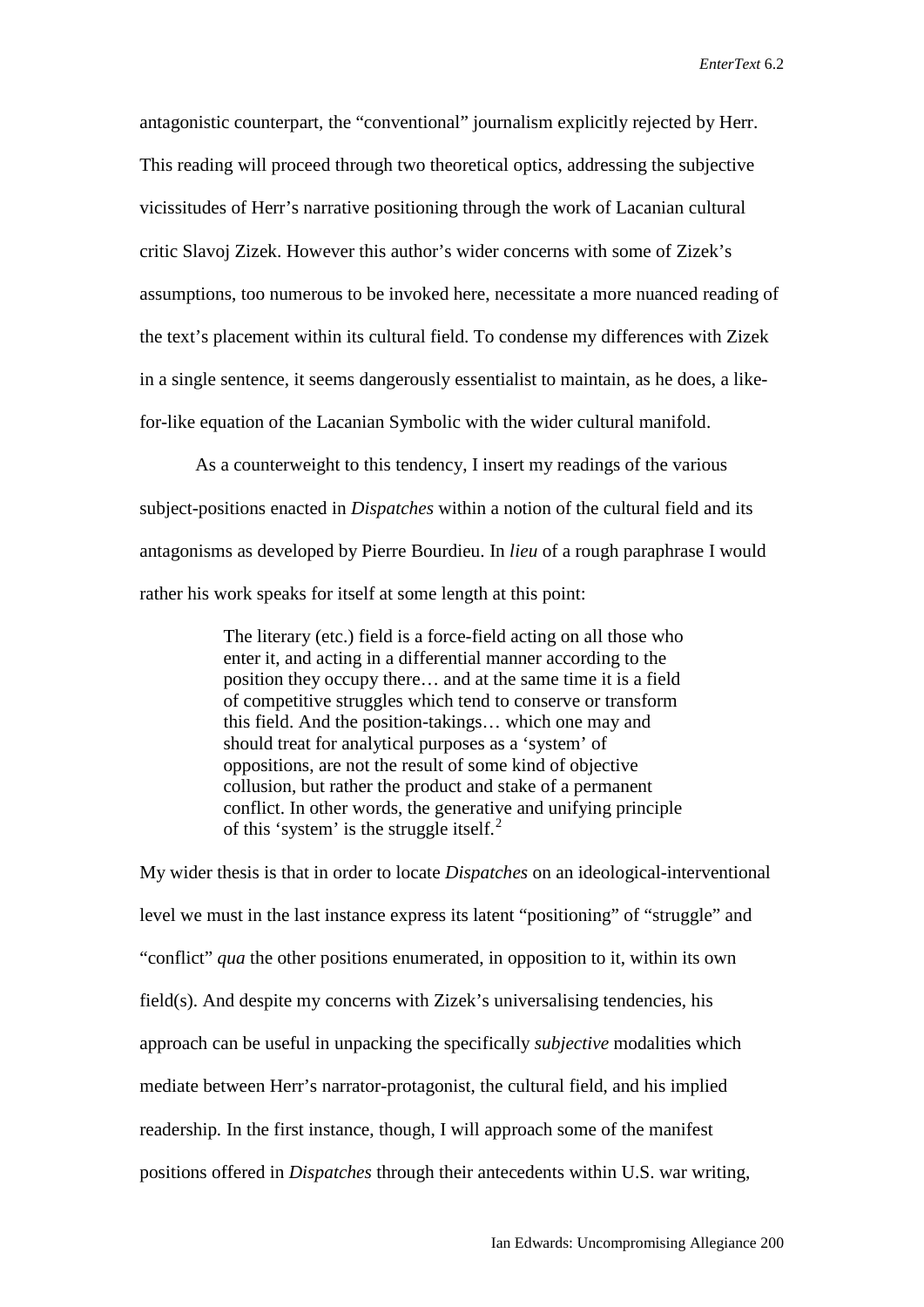insofar as the existing criticism tends to ignore its inter-canonical links to the genre as a whole (that is, insofar as *Dispatches* is in part a literary text, it would seem worthwhile to assess it in the light of the U.S. literary war canon).

O'Brien's epigram above provides a useful focalising point for approaching Herr's technique, via its relationship to preceding U.S. war narratives. John Limon points to an "early" (*The Naked and the Dead, From Here to Eternity*, and *The Thin Red Line*) and a "late" (*Catch-22, Slaughterhouse Five*, and *Gravity's Rainbow*) paradigm of post-WW2 war fiction, and the epistemic break between the two paradigms is pertinent to several of Herr's strategies.<sup>[3](#page-28-0)</sup> Despite the ostensibly critical stance adopted by the early paradigm towards war and the military institution, their narrative style in enacting these positions can lead to a sense of "a remarkable degree of moral, political and aesthetic confusion" that can be read as *repeating* the "old and terrible lies" of "morality and rectitude" referred to in O'Brien's epigram.<sup>[4](#page-28-1)</sup> The genesis of U.S. war fiction from *The Naked and the Dead* to *Slaughterhouse Five* was one which served gradually to revoke some of the more ideologically dubious elements of the earlier paradigm: namely, the relationship between notions of heroism, will and agency, and the distinctly monolithic, masculinised narrative positions taken up to express them, which constitute a level of Instrumental Reason in the earlier paradigm in their synthesis between content and form. We might therefore say that literature's power to make *subversive* statements on war is directly correlative to its *formal* ability to *forestall* or *foreclose* the desire of culture to recapitulate some "small bit of rectitude from the larger waste." This view stresses the centrality of form in literature's critical purchase on war. So, while we might say that *The Naked and the Dead* or *From Here to Eternity* tend, in Bourdieu's terms, to "conserve" traditional ideologemes within the field of cultural representations of war, the satirical and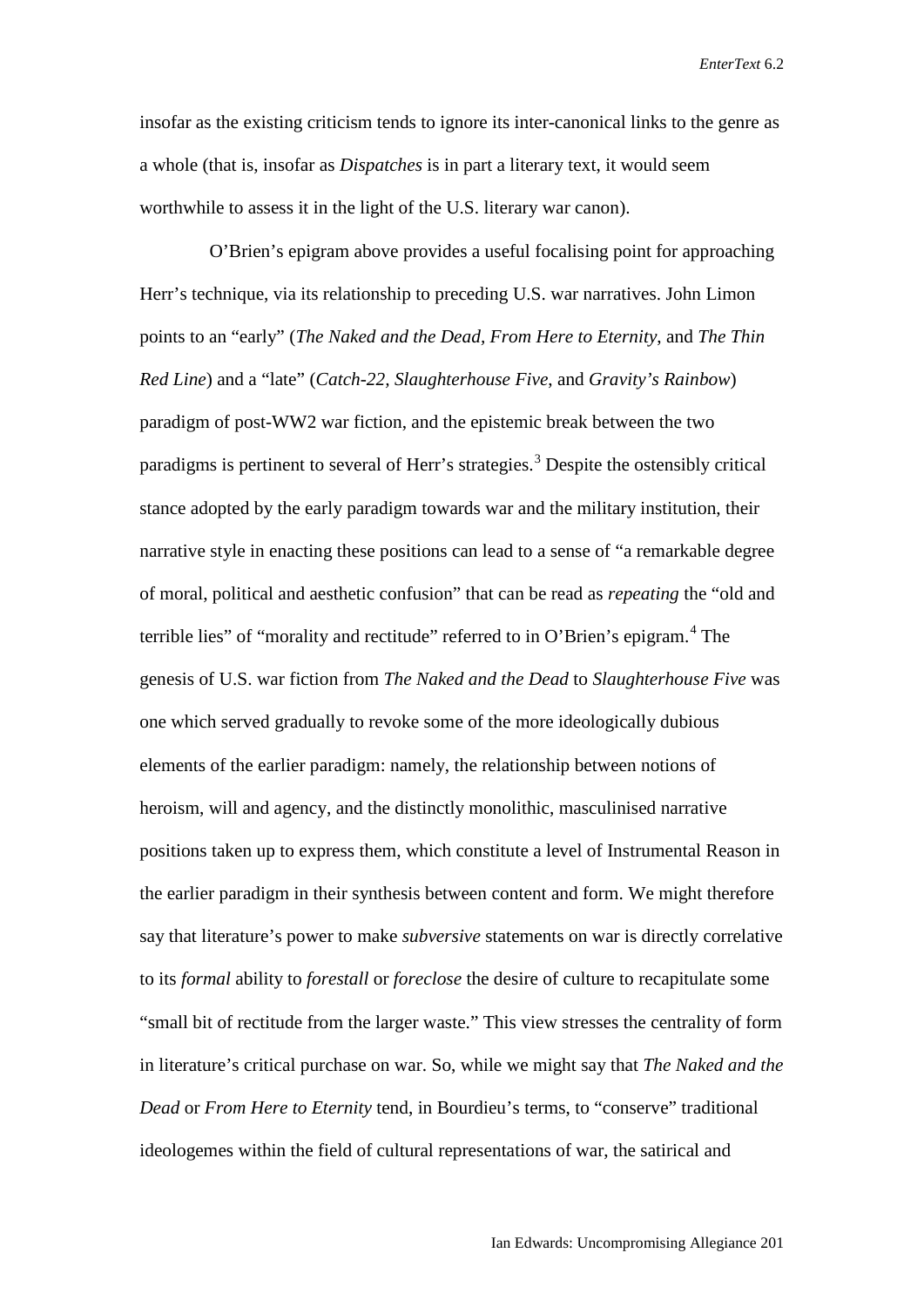humorous strategies of *Catch-22* or *Slaughterhouse Five* tend more towards their "transformation" by way of the comic effect's critical distancing.

Herr's literary technique is clearly intended as subversive, and pointedly problematises the kind of cultural re-appropriations signifying "rectitude;" firstly (at the level of form) in its combination of genres and narrative positions—oral history, literary reportage, memoir, cathartic 'working through' of traumatic personal material—and secondly (at the level of content) in its steadfast refusal of idealism and its "allegiance to obscenity and evil" in representing the death and brutality of war, unadorned and un-"rectified." This results in a *series* of positions rather than a single one, and it is my contention that through analysis of the subjective trajectories implicit within—voyeurism, "acute environmental reaction," violent acting-out, and trauma we can infer a strong sense of wider critique also. In essence, Herr utilises his narrative figure as a subjective medium to transgress and transcend the bounds of traditional journalism, and it is in this sense that I wish to address *Dispatches* as a literary work on its primary level. My working thesis is that Herr's narrative voice enacts a form of split subjectivity in a sharp distinction he establishes, between the observer/participant figure empathising with and attending the perspective of the "grunt" in the field, and the military bureaucracy and media networks who are approached through a much more editorial/critical perspective.

 As *Dispatches* is specifically framed by Herr as a work of memory and/or cultural history assembled retrospectively in the mid-/late seventies, it is interesting in the light of its relationship to "standard" Military History. Until the revolution constituted within the field by John Keegan's 1976 book *The Face of Battle*, in the words of John Ellis "military history has been 'the Commander's tale' and the role of the 'poor bloody infantry' has been marginalized to a remarkable extent."[5](#page-28-2) Herr's text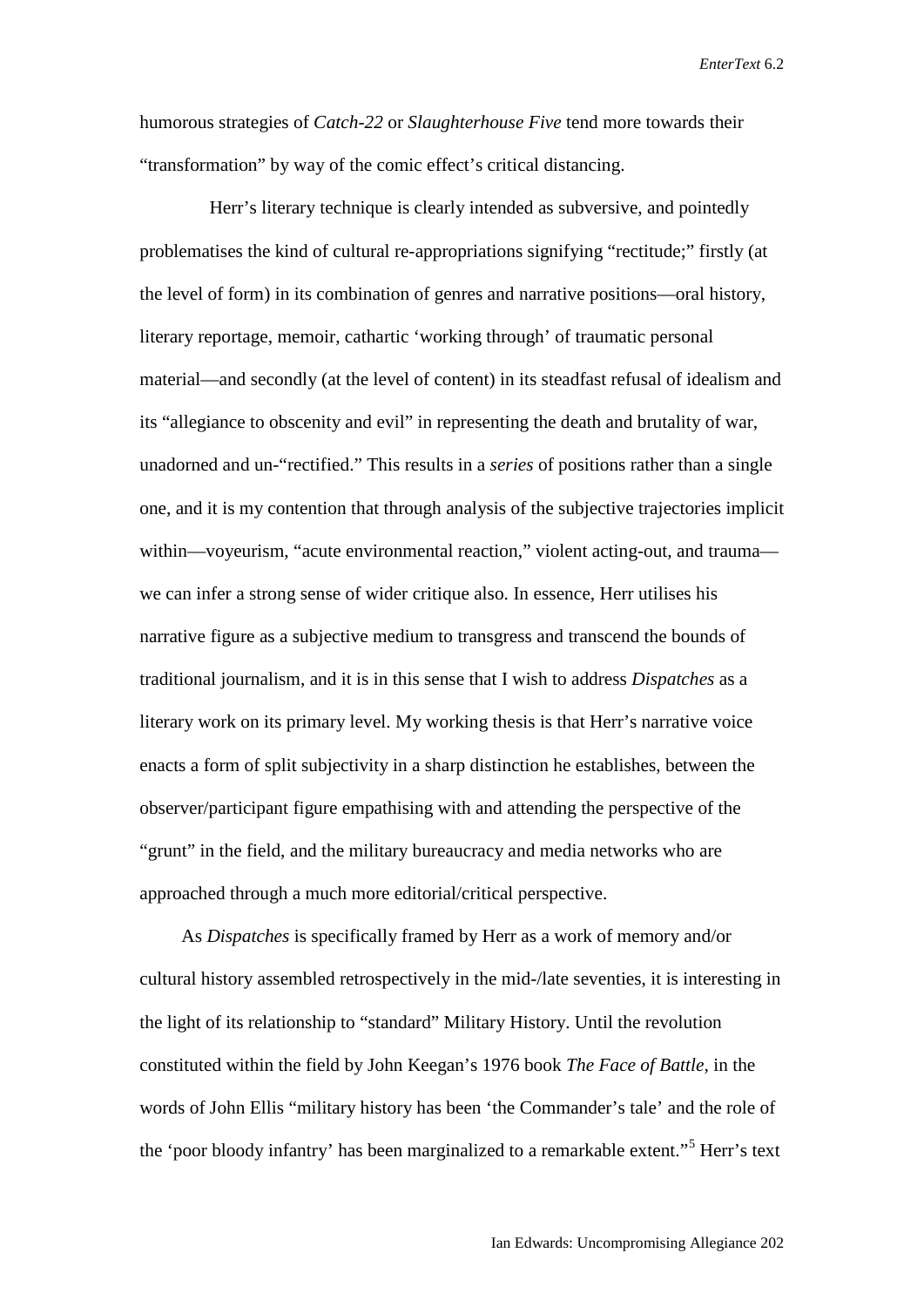is notable by way of contrast, in its wide-ranging expression of the rigours of war from the point of view of the 'poor bloody infantry.' Insofar as *Dispatches* constitutes itself as historical, I would therefore contend that it posits itself as a "bottom-up" *re*-historicisation;<sup>[6](#page-28-3)</sup> indeed, the profusion of oral material issuing from the 'poor bloody infantry' in Vietnam is partially to be credited with inviting the kind of Military History practised by the likes of Keegan and Ellis (note in this context that the oral histories produced by Vietnam were published in the 1980s, thus making *Dispatches* a pioneer in the field<sup>[7](#page-28-4)</sup>). Contrary to the journalists who "talked about 'no-story operations…,'" Herr's narrative places the GI's own words as centrifugal to its movements:

> Those were the same journalists who would ask us what the fuck we ever found to talk to grunts about, who said they never heard a grunt talk about anything except cars, football and chone. But *they all had a story*, and in the war they were *driven* to tell it. $8<sup>8</sup>$  $8<sup>8</sup>$

It is important in the context of the following arguments to note that Herr's perspective is set up, from the start, *in opposition to* the journalists who assume the grunts have "no story" to tell. Herr places the figure of the "grunt," in terms of the various "stories" they felt "driven to tell," as the primary catalyst for his narrative. Indeed, on at least two occasions Herr portrays himself as being strongly invoked by the GI to "bear witness" on his behalf: "His face was all but blank with exhaustion, but he had enough feeling left to say 'Okay man, you go on, you go on out of here you cocksucker, but I mean, you tell it! You tell it, man. If you don't tell it….'"[9](#page-28-6) To cite an illuminating passage from Zizek on this point; "one must insist on the opposition of the appropriation of the past from the standpoint of those who rule… and the appropriation of that which, in the past, remained its utopian and failed (repressed) potentiality."[10](#page-28-7) While Herr's technique would tend to forestall the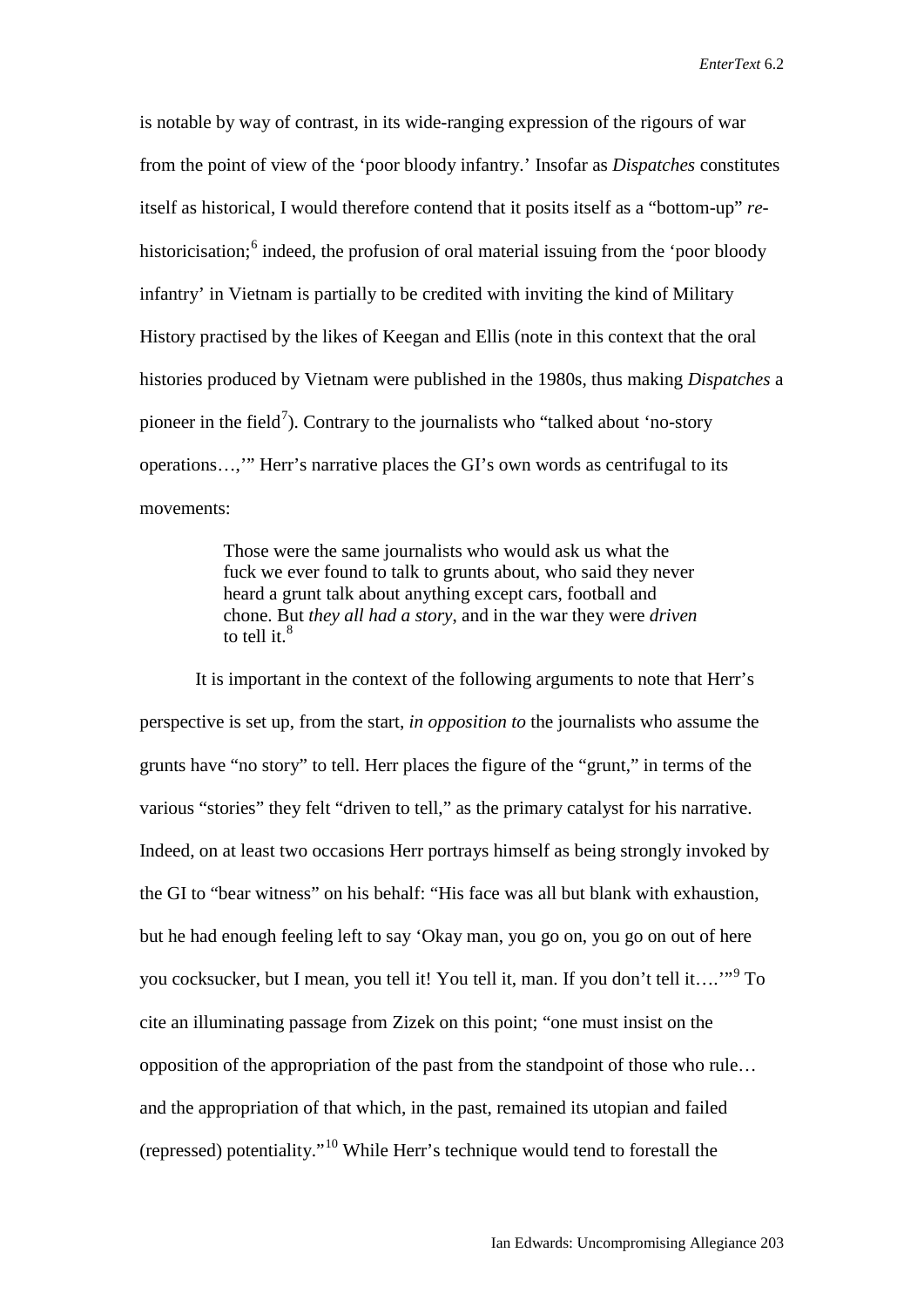"utopian" register suggested here, there is a strong sense in which his narrative articulates the *repressed* aspects of the war within the grunt's stories (both in the sense of the trauma *they* repress individually, and equally importantly the "truth" repressed by the bureaucratic narratives of Vietnam), and the interventional *imperative* to oppose his discourse (and that of the GI) to "the standpoint of those who rule." So, while Philip Beidler fastens onto the centrality of the motif of "bearing witness," I am not sure if he assesses it correctly in the context of *Dispatches'* emphasis on the "stories" the grunts were "driven to tell" Herr, and their insistence that he relay them. In Beidler's words:

> "Witness" then becomes the enabling act of conscious and creative mediation between the thing experienced and the thing mythologized, the means by which reality itself is *realised* by honouring the role *myth* plays in its creation, just as myth is *mythologized* by honouring the role *myth* plays in its creation.<sup>[11](#page-28-8)</sup>

It seems to me, in the light of passages such as "you go out of here you cocksucker but I mean, you tell it! If you don't tell it...," that Herr's act of bearing witness is firstly in debt to that kind of traumatised, insistent request *from the other*, a burden of responsibility quite separate from the poles of "reality" and "myth." After all, whatever the properties of reality, it cannot in itself sit up and beg one to tell its tale. As with many approaches to *Dispatches*, Beidler foregrounds its literary form at the expense of the contextual exigencies which can be seen to precipitate that form, and to denote in Herr's acts of witness a primary relationship between reality and myth is to obfuscate the properly ethical injunction which Herr repeatedly cites as a touchstone. Not only does Beidler's portrayal of the witness-actor neutralise the perspective of the soldier-subjects who implore him, it also neglects the subjective dimension of trauma operative in Herr's technique (as is discussed below).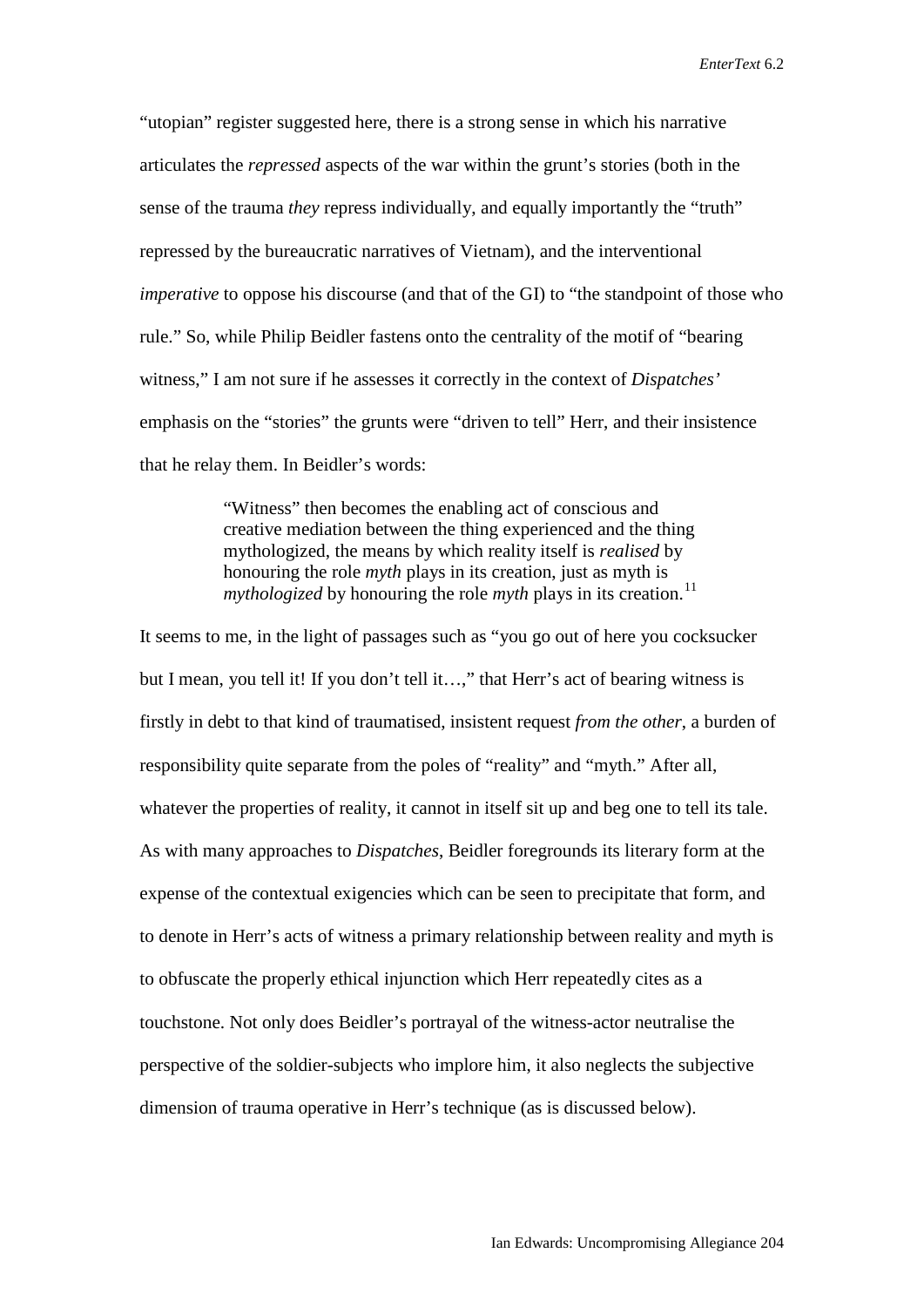Foremost among its several modes of address, *Dispatches* is intimately bound up with the speech-patterns and lexicon of the grunt; the intermingling of his reported speech and its echoing within the narrative voice creates a properly dialogical effect within the text, with several implications. Particularly noteworthy for the purposes of this section is the fact that the soldiers are given a form of embodiment through their own language, and it is pertinent to allude to some of the objective historical factors particular to the troops fighting in Vietnam. It is a commonplace of war in general that for the men on the frontline to be even remotely motivated, either (a) a clear cause and set of objectives to fight for or against, or (b) volunteer status, should be in place.<sup>[12](#page-28-9)</sup> Failing those, the best option to get troops to fight at all is the kind of massive coercion common in (say) Soviet Russia, generally unpalatable to Western liberal democracies. With the draft introducing a certain level of coercion, the average soldier in Vietnam was in the historically interesting position of being an involuntary participant in one of the most mismanaged, objectiveless, haphazard wars ever. Combine those factors with a home-front popular dissent never before or since shown in the U.S, an availability and consumption of narcotics unique to modern war, and an enemy who seemed invisible—with concomitant effects on U.S. frustration—and it might be fair to say that the "average" soldier in Vietnam was almost submerged in bitterness and *ennui* even when he was not drowned in abject terror. Thus was the morale of the U.S. armed forces in Vietnam "with a few salient exceptions, lower and worse than at any other time this century," its troops "drugridden and dispirited where not near-mutinous" and prone enough to outright mutiny, that one source suggests as many as 5 per cent of U.S. officer casualties were at the hands of *their own men.* <sup>[13](#page-28-10)</sup>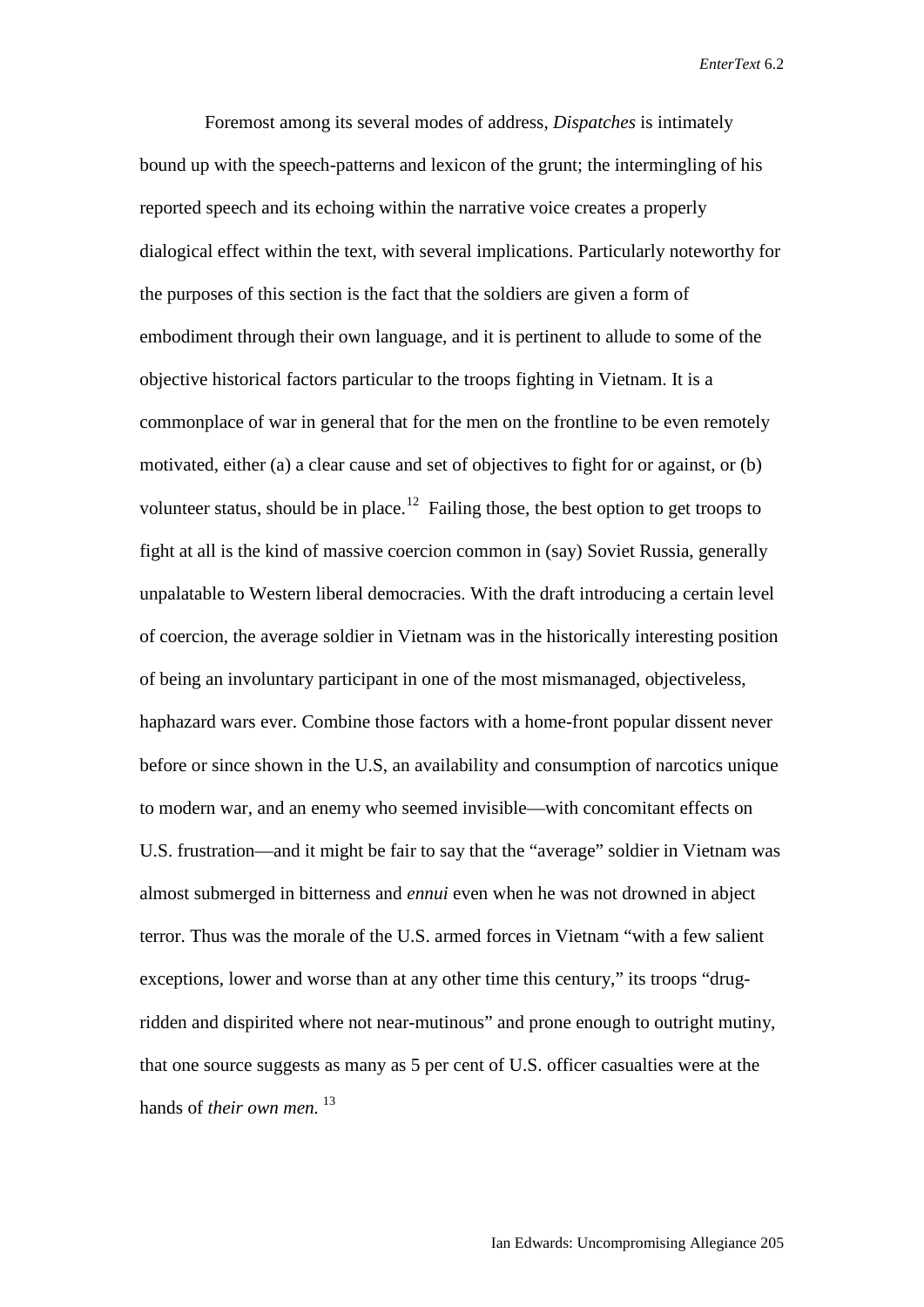Bearing in mind the kind of contradictions incumbent upon the average foot soldier's position, as hinted at (albeit briefly) above, it is interesting to note how they are reflected in the speech represented in *Dispatches*. In the first unsegregated U.S. Army the "melting-pot of language" effect was pronounced—many African-American speech patterns entered white culture as a result of their dissemination through Vietnam—and what emerged was almost akin to a dialect in its own right. Herr places this dialect at the very centre of his text, both in direct representation and in the way his own narrative utilises grunt inflections and vocabulary (such as "Airmobility, dig it") by way of free indirect discourse. This provides a formal analogue to the ideologically-weighted focus on the common soldier within the text.

Some of the more common verbal motifs apparent in *Dispatches* help to focalise the contradictions Herr locates at the centre of the soldier's existence, not least in the almost astonishing profusion of euphemisms for death that emerged. In the words of O'Brien:

> They used a hard vocabulary to contain the terrible softness. *Greased*, they'd say. *Offed, lit up*, *zapped while zipping*. It wasn't cruelty, just stage presence. They were actors. When someone died, it wasn't quite dying, because in a curious way it seemed scripted, and because they had their lines mostly memorised, irony mixed with tragedy, and because they called it by other names, as if to encyst and destroy the reality of  $death$  itself.<sup>[14](#page-28-11)</sup>

As this citation suggests, there is a close relationship between the impending death that is the potential fate of every combat infantryman, and the verbal means he enlists in order to rationalise his position. While O'Brien's grunts are described as "actors," they and their counterparts in *Dispatches* are "acting out" very different "lines" to those commonly ascribed to their position within popular culture. Most notably, there is a pronounced refusal of the kind of "rectitude" traditionally attached to the soldier's death—Hemingway's famous aversion to the expression "in vain" comes to mind

Ian Edwards: Uncompromising Allegiance 206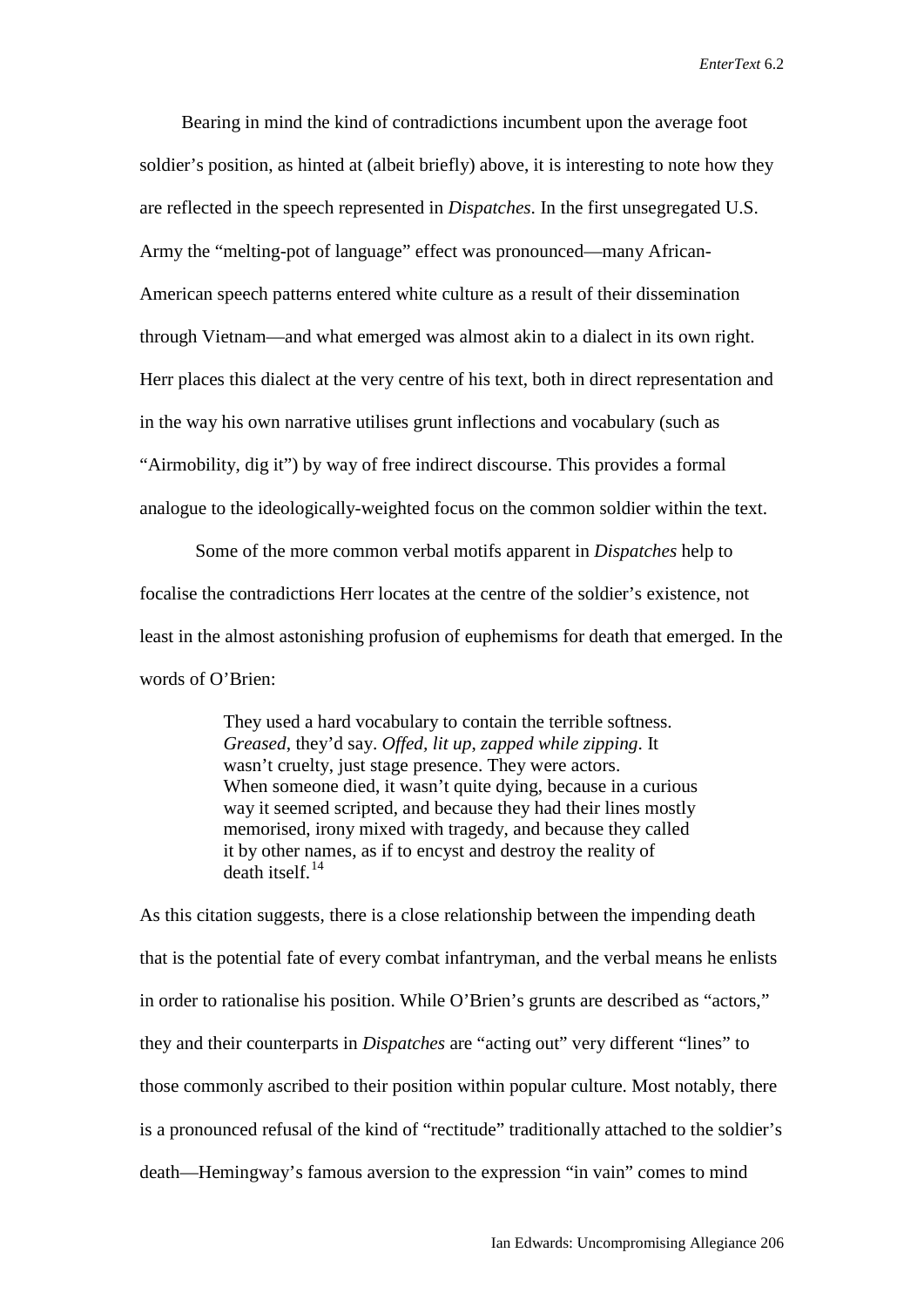here<sup>[15](#page-28-12)</sup>—whereby the verbalisation of a comrade's death is overtly geared towards expressing its *futility* (Vonnegut's use of "so it goes" in *Slaughterhouse Five* is not dissimilar). The epistemic difference between the positionings enacted in *A Farewell to Arms* and *Dispatches* is instructive here. Henry's jaundiced, defeated humanism, and ultimate self-withdrawal into passivity, is starkly contrasted with the pathologies represented in Herr's grunts; in place of the retreat to Switzerland, *Dispatches*  portrays the "acting-out" of cruel humour and violence *as an active response* to individual powerlessness.

 In the same way that the euphemising of death for O'Brien involves a displacement of emotion through the off-handedness of the soldier's vernacular, the presence of an off-hand humour in soldiers' speech is a popular *leitmotif* in narratives of the common soldier. While a commonplace in many modern soldiers' histories, Vietnam narratives are particularly notable for the consistent black tone of humour adopted, and the verbal *habitus* of the grunts represented in *Dispatches* transpires as an ongoing reaction to the ambiguities of their position:

> There was a joke going around… 'What's the difference between the Marine Corps and the Boy Scouts? The Boy Scouts have adult leadership' Dig it! the grunts would say....<sup>[16](#page-28-13)</sup>

Dark humour was one of the key means by which the texts of the "later" World War II novel paradigm distanced themselves from their forebears, and Herr extends this move in two main ways, firstly in the directly represented speech of the grunts themselves. The recurrent black humour of the troops throughout *Dispatches* is directly linked by Herr either to the pointlessness, absurdity or outright brutality he witnesses:

> There was a famous story, some reporters asked a door gunner, 'How can you shoot women and children?', and he'd answered, 'It's easy, you just don't lead 'em so much.' Well, they said you needed a sense of humour, there you go...<sup>[17](#page-28-14)</sup>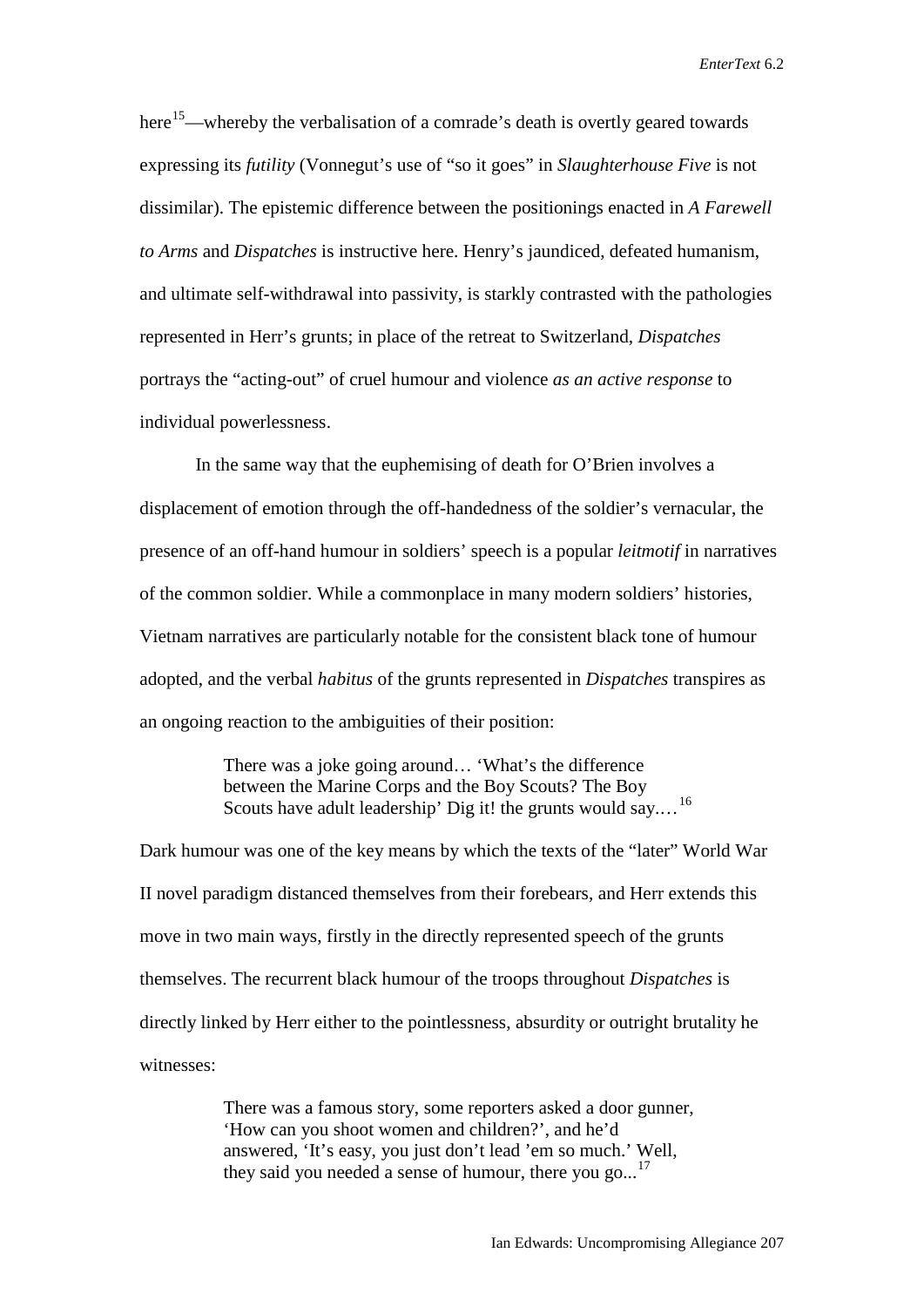Herr's uses of grunt humour enact a complex relationship between the language of everyday life for the U.S. soldier, and the malaise that attended that daily life for many of them, whereby a profound *ambivalence* in the psychoanalytic sense is often implicit. Strictly in contrast with "traditional" cultural narratives of the heroism, humanity and courage of men in battle, *Dispatches* goes to some lengths to display their baseness, brutality and fear:

> It was that joke at the deepest part of the blackest kernel of fear, and you could die laughing. They even wrote a song, a letter to the mother of a dead Marine, that went something like, 'Tough shit, tough shit, your kid got greased, but what the fuck, he was just a grunt….'[18](#page-28-15)

Herr's "true war stories" are therefore far from "moral" or "encouraging virtue:" on the contrary they portray men doing "the kind of things men have always done" through use of the kind of humour which Herr portrays. This exemplifies the point at which Herr's narrator distances himself from the GI; his humour is invariably more in an ironic vein, typically at the expense of the military bureaucracy, with positional implications to be discussed shortly. Herr plays grunt-apologist to some extent, but his refusal to participate in the darker comedy is manifest. A key moment is the fragment where a soldier offers Herr a bag which he assumes to contain "prunes or dates," and then realises it is a bag of Vietcong ears; the soldier's comrades, and then the soldier himself, react sheepishly, and the tale suggests that Herr was unsuited, or unwilling, to indulge macabre grunt humour to that extent. This recalcitrance is fundamental in distancing Herr from the GI, and although many of the means by which he *identifies*  with him will be analysed shortly, this fundamental distance should be stressed.

 Herr's specific location of *fear* in relation to the black humour he represents has further implications for his ontology of the combat soldier. The infinite depths and varieties of fear are articulated in *Dispatches* every bit as exhaustively as the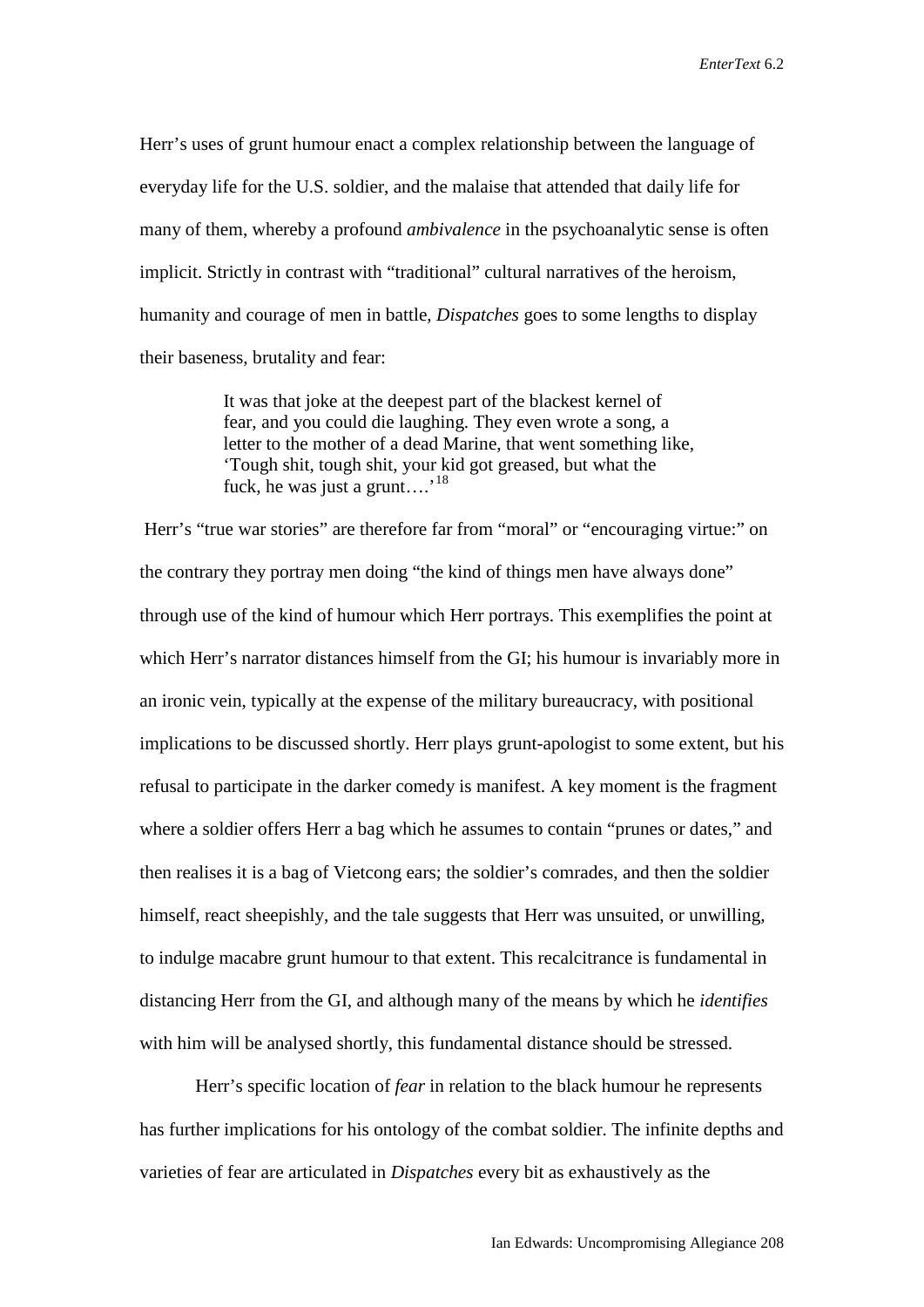excitations of combat or the absurdity of the U.S. military bureaucracy. Herr's portrayal of the GI is therefore distanced from popular-culture and war-propaganda stereotypes by representing "opportunities" for death, terror and maiming, over and above those for valour or heroism: "Because, really, what a choice there was; what a prodigy of things to be afraid of! The moment you understood this, really understood it, you lost your anxiety instantly."[19](#page-28-16) Far from a lantern-jawed, stoical, martial archetype, Herr's "typical" grunt is reduced to a Pavlovian stimulus-response where *praxis* in combat alleviates the organic tension pertinent to constant fear, by way of bodily hexis. Thus the "heroism" of the lone soldier's mythical machine-gun charge is tellingly reversed by Herr: "So you learned about fear; it was hard to know what you really learned about courage. How many times did somebody have to run in front of a machine gun before it became an act of cowardice?"<sup>[20](#page-28-17)</sup> The "heroic" charge is here reduced to an almost automaton-like drive for fulfilment, not of the mythical ideals of culture, but a kind of self-negating adherence to the military machine; in Zizek's terms *Dispatches* repeatedly represents scenes where "the subject accepts the void of his non-existence."<sup>[21](#page-28-18)</sup> The tales of Herr's "environmentally traumatised" Marines implicates the U.S. intervention along similar, masochistic/self-negating lines, conveying also a *subjective* dimension to that involvement which is key to analysis of Herr's positioning, with regard to both the GI and the wider military system.

 Heroism, or at least the practical acts which are taken to constitute heroism in popular culture, is therefore given a particularly masochistic, reflexive slant by Herr. This must be balanced, however, with the sense of what Zizek calls "excess enjoyment," continually represented in *Dispatches* within the soldier's reaction to combat and death, which provides the fantasmatic link through which Herr's narrator establishes an identificatory matrix with the men he portrays. The black humour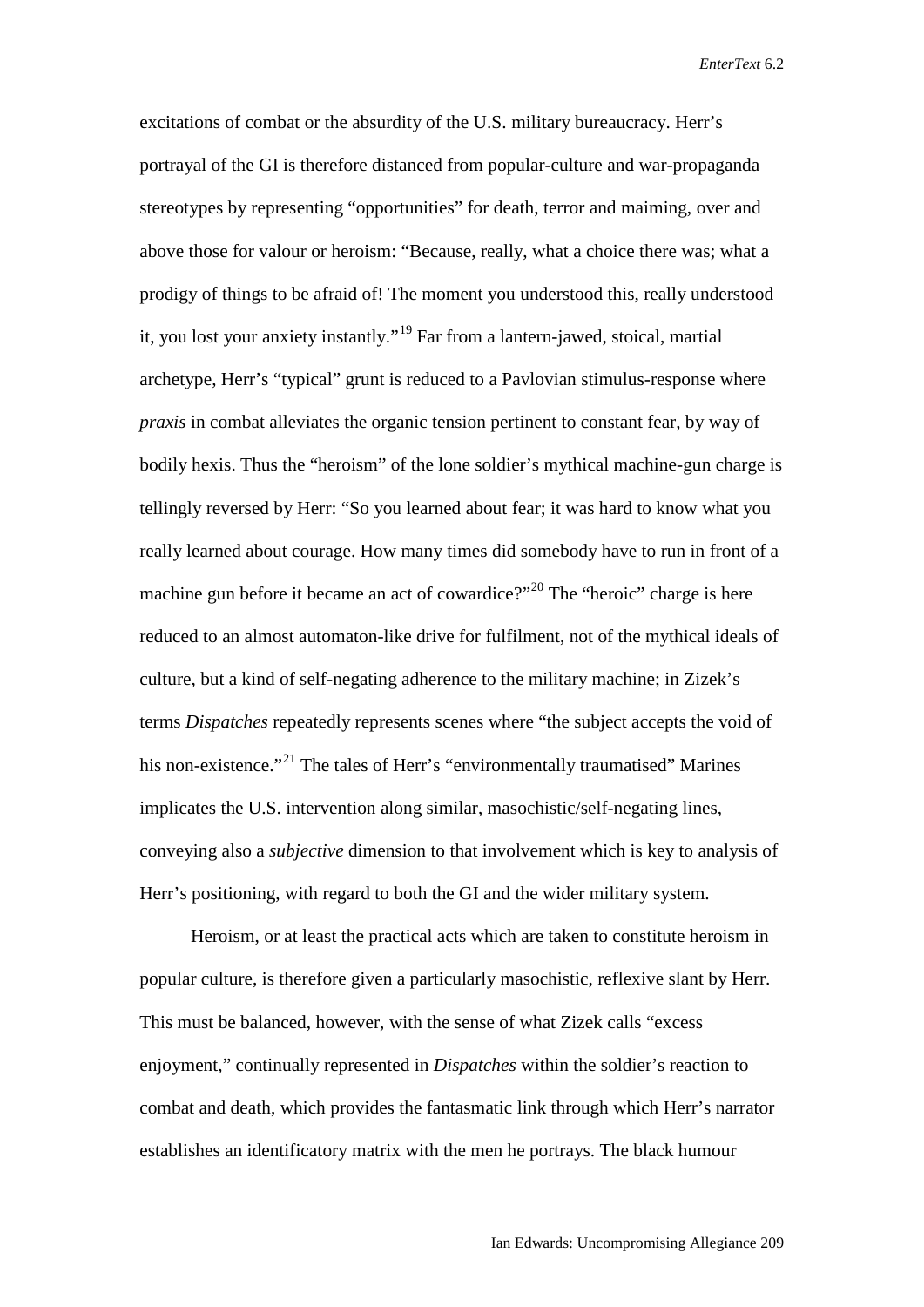already discussed displays this "excess of enjoyment" to a certain extent, and Herr furthers the implication in his often-exhaustive representation of the existential excitation surrounding combat (many of the more purple sections of Herr's often terse prose are concerned with this motif, conveying an insistently emotive register). It is crucial to note, therefore, that Herr asserts the fear of groin wounds as the acme of the soldier's terror in combat:

> Some feared head wounds, some dreaded chest or stomach wounds, everyone feared the wound of wounds, the Wound. Guys would pray and pray—Just you and me, God, right? offer anything, if only they could be spared that: Take my legs, take my hands, take my eyes, take my fucking *life* You Bastard, but please, please, please, don't take *those*. [22](#page-28-19)

The motif of castration-anxiety is overwhelming here as at other points in the text, and Herr's treatment of the strictly ambivalent nature of the combat soldier's psyche also carries the reverse implication of a particularly phallic *jouissance* of enjoyment.

Another common war fiction conceit is mobilised here, in the motif of the

"perverse" God-figure, in Zizek's Lacanian terms the persecuting/castrating "Big

Other" *to whom* the subject must submit, in order to attain "enjoyment" *through* the

"other." A long section merits substantial quotation here, to convey the full

implications of Herr's technique:

'Quakin' and Shakin',' they called it, great balls of fire, Contact. Then it was you and the ground: kiss it, eat it, fuck it, plough it with your whole body, get as close to it as you can without being in it yet or of it…. Pucker and submit, it's the ground. Under Fire would take you out of your head and your body too, the space you'd seen a second ago between subject and object wasn't there anymore, it banged shut in a fast wash of adrenalin. Amazing, unbelievable, guys who'd played a lot of hard sports said they'd never felt anything like it, the sudden drop and rocket rush of the hit, the reserves of adrenalin you could make available to yourself, pumping it up and putting it out until you were lost floating in it, not afraid, almost open to clear orgasmic death-by-drowning in it, actually relaxed…. Maybe you couldn't love the war and hate it inside the same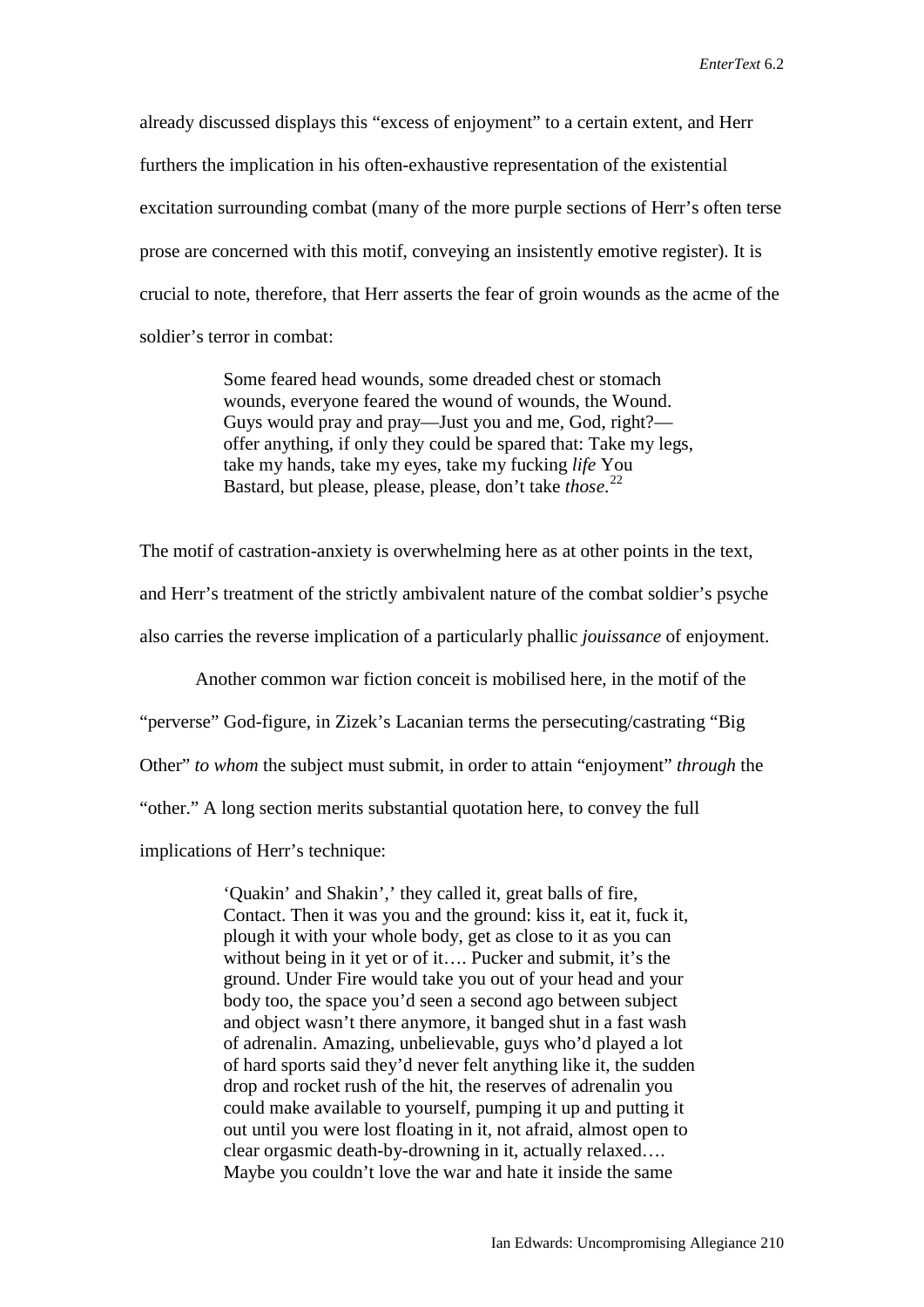instant, but sometimes these feelings alternated so rapidly that they spun together in a strobic wheel rolling all the way up until you were literally High On War, like it said on all the helmet covers. Coming off a jag like that could really make a mess out of you. $^{23}$ 

Herr's metaphor in this passage segues from the sexual to the narcotic and back again almost imperceptibly, from "humping the ground" to "High On War" to the "rapid strobing of love and hate in the same instant." The common denominator in its ontology is one which posits the modality of the *drive*, in the psychoanalytic sense of an object-less ("the space you'd seen a second ago between subject and object wasn't there anymore," the drive for psycho-analysis functions "as its own object") and distinctly irrational immersion of the subject within his bodily being, with the modality of "surplus enjoyment" being engendered in the subject by the "indivisible remainder of *jouissance* provided by blind mechanical exercise."<sup>[24](#page-28-21)</sup>

For while fear is annotated by Herr in its many variations, as befitting any "true" representation of men in combat, it would be a travesty of the "truth" of hundreds of soldiers' anecdotal evidence to deny that many men fundamentally "enjoy" combat in the adrenal, sensual sense portrayed above:

> And every time, you were so weary afterwards, so empty of everything but being alive that you couldn't recall any of it, except to know that it was like something you had felt once before.… It was the feeling you'd had when you were much, much younger, and undressing a girl for the first time....<sup>[25](#page-28-22)</sup>

One of the early reviews of *Dispatches* puts this neatly: "Herr dared to travel to that irrational place and to come back with the worst imaginable news: war thrives because enough men still love it."[26](#page-28-23) "That irrational place" stands here for both Vietnam and the unconscious register of enjoyment located by *Dispatches* in the soldiers there, and the "daring" shown by Herr is in "travelling" to *both* of those "places." He goes to some lengths to establish the danger of his position, both by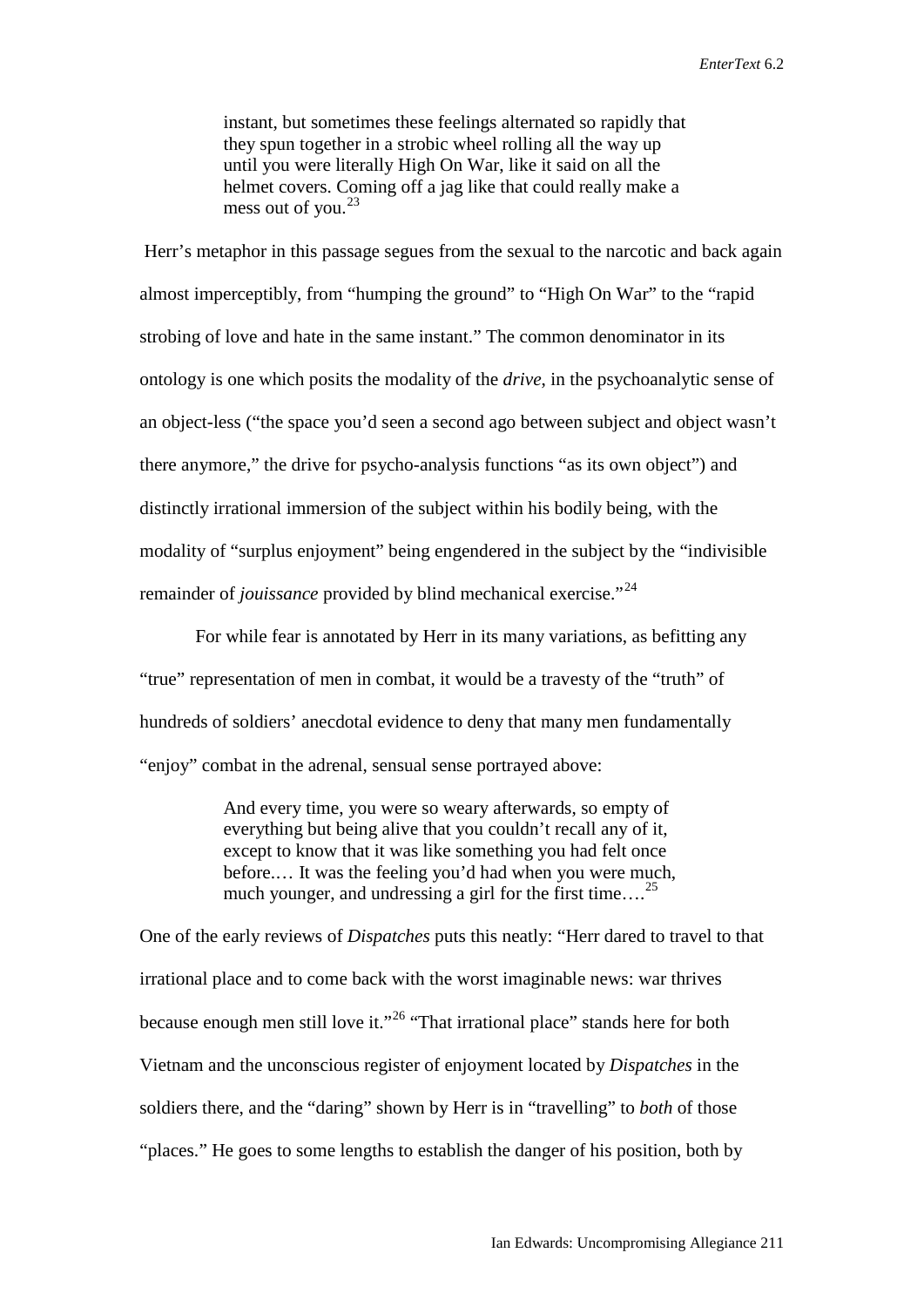extension from his descriptions of fear, and in the scenes he repeatedly depicts of soldiers expressing amazement that he is a "volunteer" correspondent: "what, you mean you don't *have* to be here?" Further, the insistent "you" of the narrative address confronts *Dispatches'* audience with their *own* investment in the "irrational places" visited.

 As is often noted by critics, in the course of his opening chapter, Herr gradually broaches the boundary between voyeur and participant. His initial frame of reference for war and death is intensely voyeuristic-sexual: "You know how it is, you want to look and you don't want to look. I can remember the strange feelings I had when I was a kid looking at war photographs in *Life*…. I didn't have a language for it then, but I remember now the shame I felt, like looking at first porn, all the porn in the world."<sup>[27](#page-28-24)</sup> This position is repeated on the next page in one of Herr's most arresting passages, on "each other's stories about why we were there." From "the lowest John Wayne wetdream to the most aggravated soldier-poet fantasy," Herr sweeps through the "standard" explanations in pastiche form, the "overripe bullshit" of "tumbling dominoes, maintaining the equilibrium of the Dingdong" and so on. This is then undercut spectacularly by the "other" (truth?) "you could also hear" from "some young soldier speaking in all bloody innocence, saying 'All that's just a *load*, man. We're here to kill gooks. Period.'" The "other" which is prioritised as a "story" over the "overripe bullshit" of official explanations implies that both indiscriminate violence and racism lie at the heart of America's Vietnam complex, with Herr, as so often, deferring to the authenticity of the common soldier's perspective. The conclusion to this passage turns the screw further: "Which wasn't at all true of me. I was there to watch."<sup>[28](#page-28-25)</sup>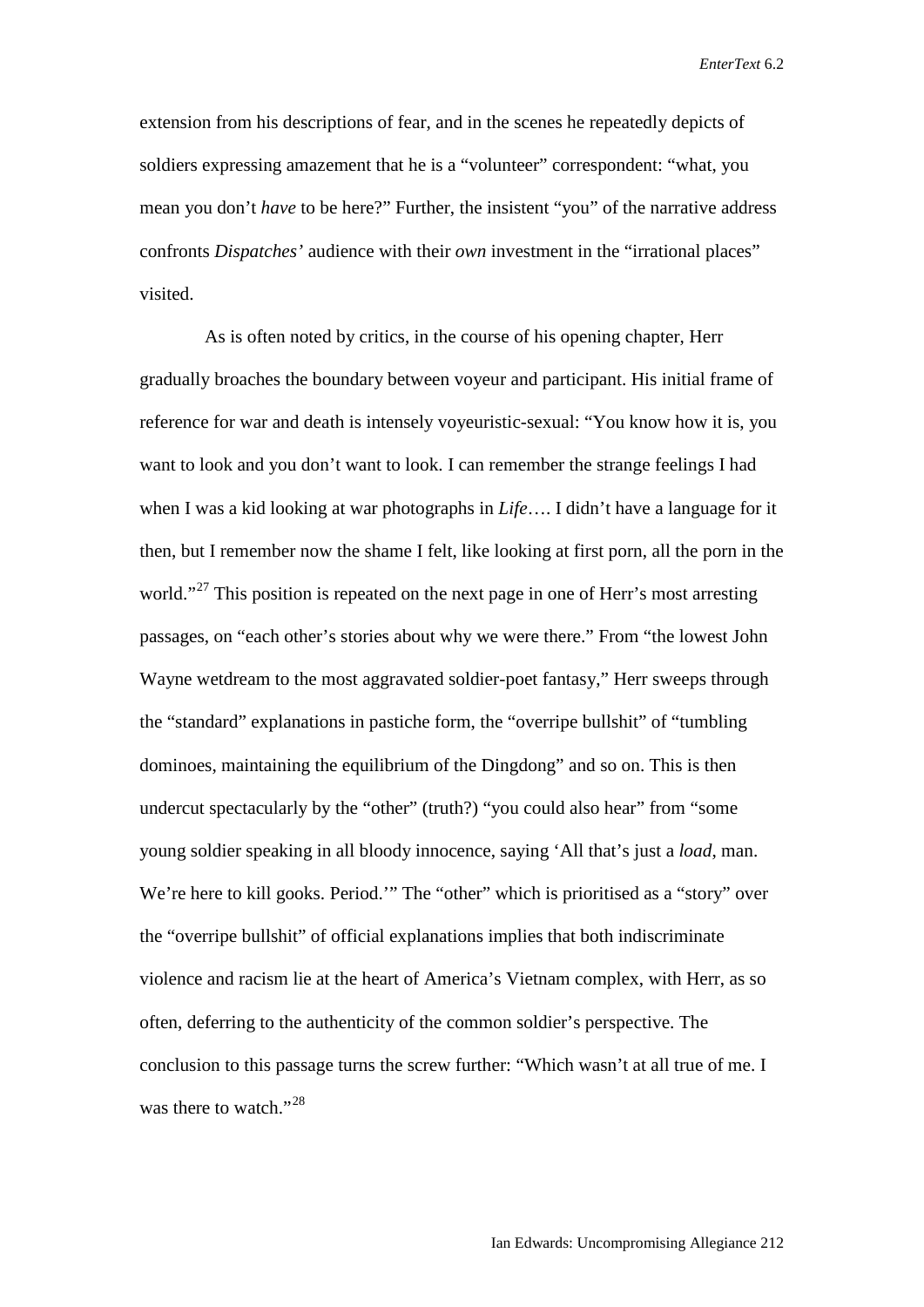This voyeuristic positioning is altered in the course of the text, whereby *through his representation of his own praxis* Herr extends the identificatory matrix from the GI to his narrator, and from his narrator to his spectatorship at large and spectatorship in general. In articulating the ways the war could be both adrenally stimulating, and aesthetically enticing ("And at night it was beautiful. Even the incoming was beautiful at night, beautiful and deeply dreadful"),  $^{29}$  $^{29}$  $^{29}$  Herr reveals in his narrative voice the same existential reaction to war as the men he portrays fighting it; in stressing its aesthetic pleasures, the text demands of the reader an examination of their own, active role in the cultural representation of war. *Dispatches* is to some extent a "working through" of trauma for Herr—he underwent analysis as a result of his experiences—but it is essential to note that these traumata are related both to what Herr has observed, *and to what he has done*. Chapter 1, "Breathing In," ends with his

> firing cover for a four-man reaction team…. we were in the Alamo, no place else, and I wasn't a reporter, I was a shooter…. In the morning there were about a dozen dead Vietnamese across the field where we'd been firing…. I was looking at the empty clips around my feet behind the berm, telling myself that there would never be any way to know for sure. I couldn't remember ever feeling so tired, so changed, so happy. $30$

In Zizek's Lacanian terms the "fundamental fantasy… serves as the ultimate support of the subject's being," but in its traumatic dimension must be "disavowed" in order for the subject to make a "symbolic identification" that works on a social level. In keeping with the traumatic nature of the "fundamental fantasy" of violence traversed by Herr in this incident, his obvious curiosity as to whether he has killed is balanced by an auditory faculty which insists he would never "know for sure;" he introduces *and then forecloses* the epistemological status of such an action having contemplated its possibility, and his almost post-coital satisfaction remains at the end of the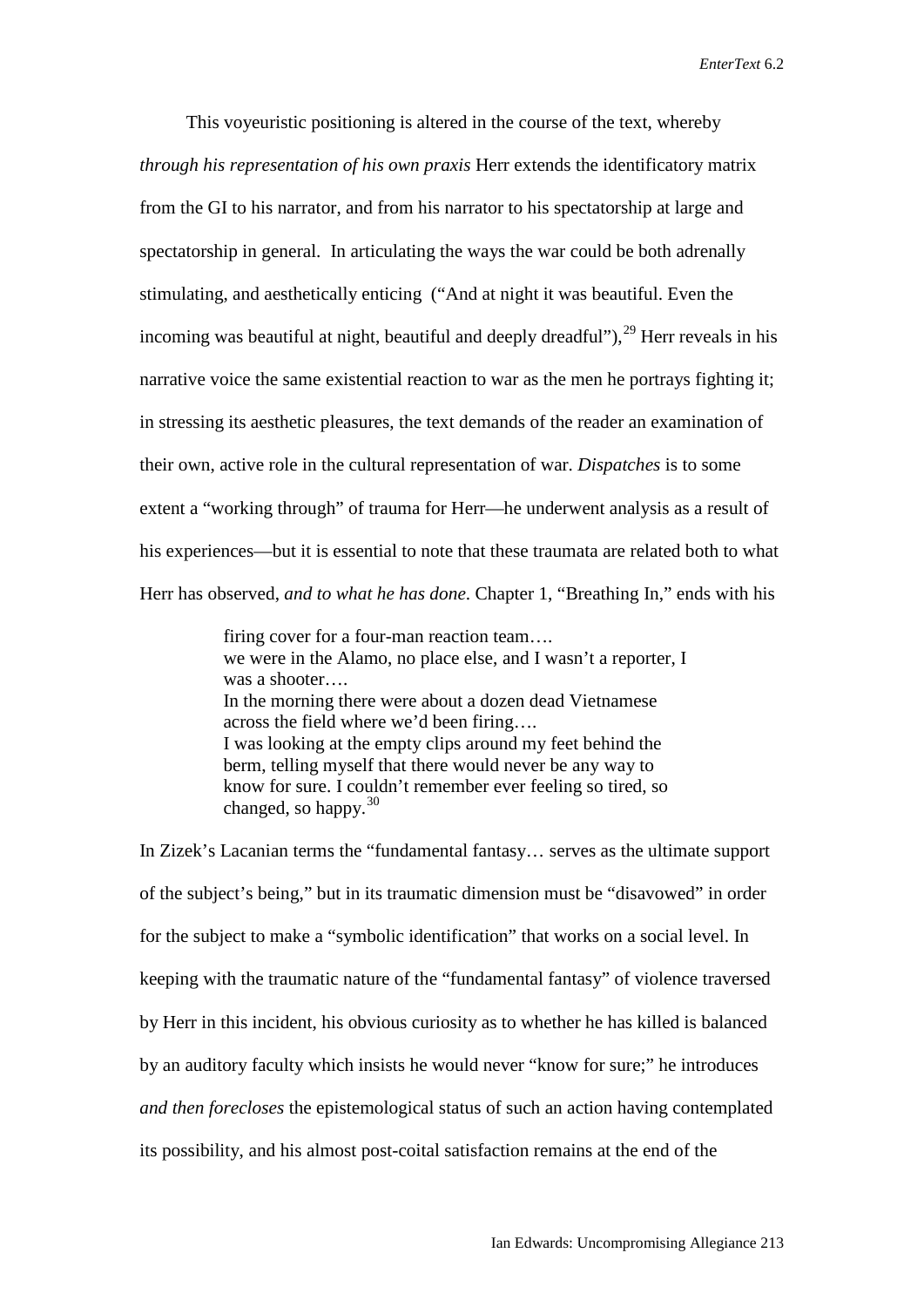fragment, but this *passage à l'acte* has definitively shattered the illusion of Herr's passivity as a witness. The text almost instantly shifts temporal perspective from this "one last war story," to 1975 and Herr's traumatic dream of his array of "dead faces," strongly reminiscent of Yossarian's in *Catch-22*: "when I got up next morning I was laughing."<sup>[31](#page-28-28)</sup>Once again the motif of death's reality "encysted" by an ambivalent laughter appears, not only linking Herr's reaction to the grunt's "joke at the deepest part of the blackest kernel of fear," but also placing *Dispatches* in the context of the "subjective destitution" of its narrative figure.<sup>[32](#page-28-29)</sup>

"Breathing Out," the final chapter and formal counterpart to the first, positions Herr "back in the world, and a lot of us aren't making it," trapped in the stereotypical malaise of the alienated Vietnam veteran, and framing the text as a whole as enclosed within his narrator's *bildungsroman*. Insofar as Herr's initial frame of reference for combat exists on a phantasmatic level (with his "first porn" analogy and the way he depicts himself making "faces and moves he would never make again" in the mirror when first trying on his army fatigue uniform<sup>[33](#page-28-30)</sup>), his passage from voyeur to participant as outlined above is strongly suggestive of Zizek's notion of "traversing the fantasy" through praxis: "in accomplishing this act, the subject suspends the phantasmatic frame of unwritten rules which tell him how to choose freely—no wonder the consequences of this act are so catastrophic."<sup>[34](#page-28-31)</sup> In Herr's own words, he spends the interim period between Vietnam and the composition of *Dispatches* "thinking about what happens *when you pursue a fantasy until it becomes experience, then afterward you can't handle the experience.*"[35](#page-28-32) In Zizek's terms the "fundamental fantasy" is necessarily disavowed as unconscionably traumatic to the subject. *Dispatches* similarly displays several instances of Herr's turning away from, or foreclosing outright, the "traumatic" content of his reactions to combat, and its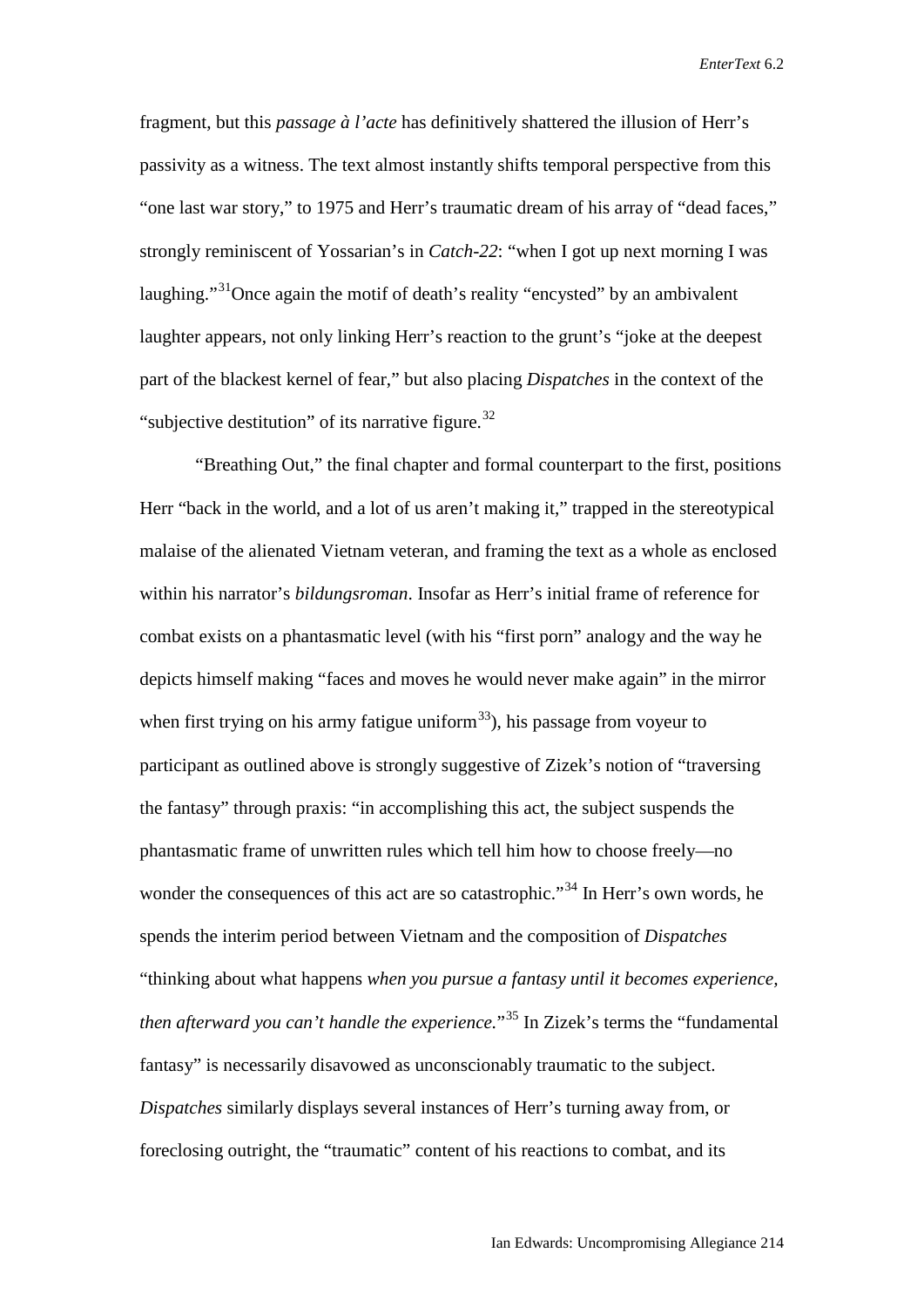"catastrophic" consequences are replayed retro-actively through the temporal frame established by his setting the narrative in  $1975$ .<sup>[36](#page-28-33)</sup> The complex displayed in Herr's narrative positioning is between the traumas arising from *both* "watching" *and*  "acting;" as both acts are mutually implicated, a sense emerges of Herr's *dual* complicity with the horrors he relates, with a strong element of guilt structuring the complex. On this basis it is difficult to concur with Beidler's proposition that "Herr's chief work in the book is the work of keeping his moral and mythic bearings in a world of war." Keeping one's morals would seem to be impossible bearing in mind the dual complicity of watching and acting (and the centred, "moral" subject would presumably adapt sufficiently well to what he has witnessed that he would not suffer the type of traumata of Herr's narrative voice); and Herr repeatedly undermines American mythologies of war as perpetuated by the master narratives (John Wayne, Cowboys and Indians, the omnipotence of technology, etc.). $37$ 

 Whilst Herr's trajectory within *Dispatches* is distinctly akin to "traversing the fantasy" in order to undergo "subjective destitution," the intention of the final section of this essay is to locate the structural significance of this process in ideological terms. Herr's partial sense of complicity serves, effectively, to announce his location within the field in the Bourdieusian sense of openly avowing the subjective avatars of his dis/position, and the interplay between his narrator's registers of *complicity* and *criticism* is fundamental in establishing the text's ideological stance. Herr's identification with the grunt is far from unambiguous, and he makes few efforts to idealise the men he "stood as close to… as possible without actually being one of them, and then I stood as far back as I could without leaving the planet.<sup>[38](#page-28-35)</sup> Whilst his narrator shows an affinity with their camaraderie and their often-solicitous attitudes towards him, this is coloured by a frank acceptance and articulation of the inhumanity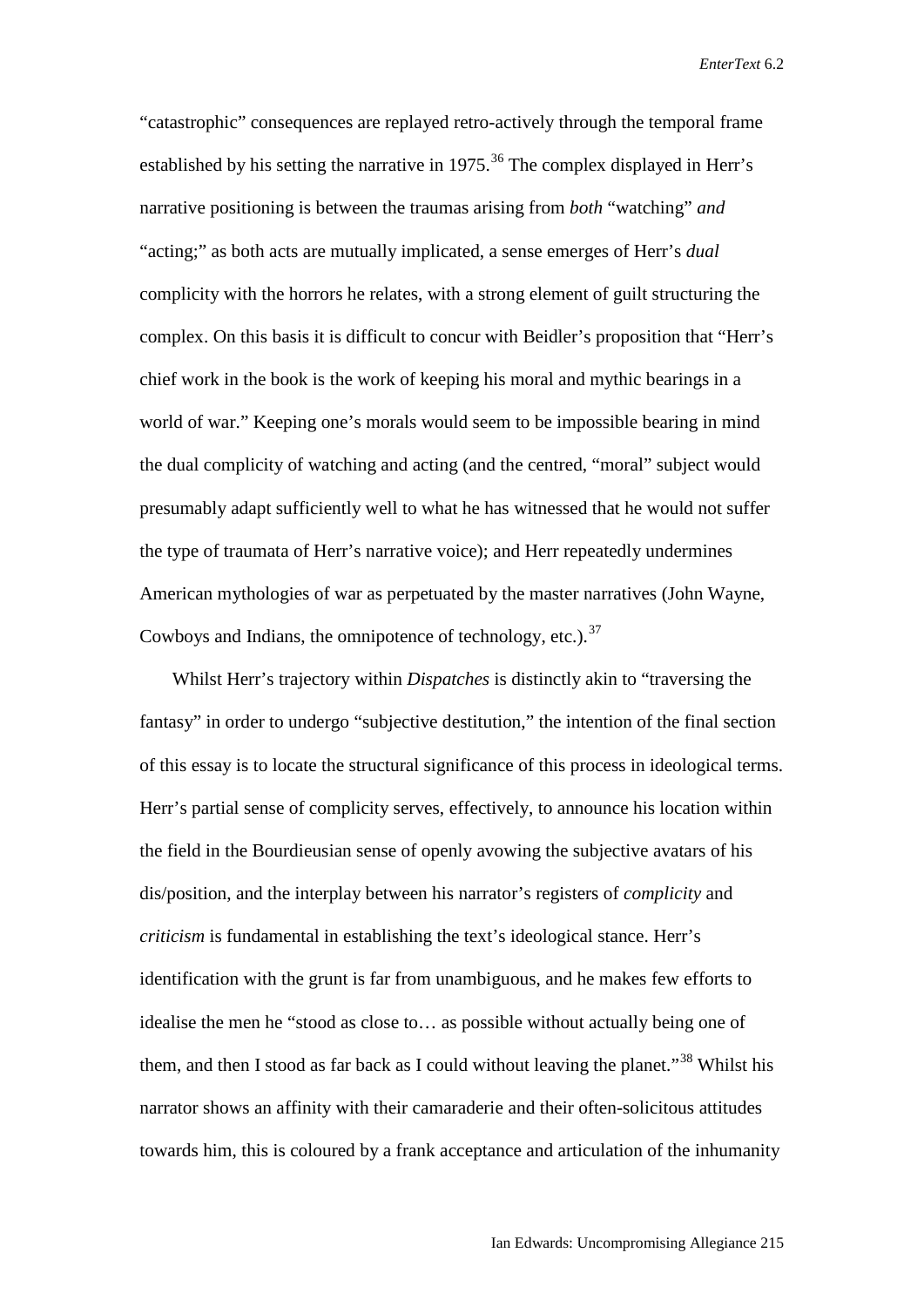of many grunts' actions: "Disgust doesn't begin to describe what they made me feel, they threw people out of helicopters, tied people up and put dogs on them. Brutality was just a word in my mouth before that."<sup>[39](#page-28-36)</sup> Notwithstanding the unequivocal articulation of this skein of inhumanity, the most critical tone of *Dispatches* is seldom, if ever, directed at the GI:

> It seemed the least of the war's contradictions that to *lose* your *worst sense of American shame* you had to leave the Dial Soapers in Saigon and a hundred headquarters who spoke goodworks and killed nobody themselves, and go out to the grungy men in the jungle who talked bloody murder and killed people all the time.<sup>[40](#page-28-37)</sup>

That Herr cites a specifically "American" sense of shame to be "lost" indicates an inclusive and accusative gesture of "shaming," intended to encompass both narrative voice *and* readership in the collective identification of the "your" and "you." The opposition between the bureaucratic, rear-echelon, headquarters military, and the "field grunts" is constantly alluded to by Herr, and this results in a demonisation of the former, even if he defers from fully canonising the latter.

The officers in *Dispatches* are not only portrayed in inevitably unflattering contexts (that is, they tend to indict themselves pretty spectacularly in their own words), but with an attendant editorial commentary that bespeaks a critique in the proper sense of the word. Herr's officers therefore tend to represent two main "types," either the blandly bureaucratic, or the almost insanely Thanatic. On the one hand, then, we are presented with those such as the "information officer" whose job it is to describe the "long, slow fire, wasting hundreds of acres of cultivated plantation and wild forest alike, denying the enemy valuable resources and cover;" his "enthusiasm" made you feel his letters home to his wife were full of it, it really showed what you could do if you had the know-how and the hardware."<sup>[41](#page-28-38)</sup> Here the large-scale destruction of the Vietnamese landscape is played out in the context of a practical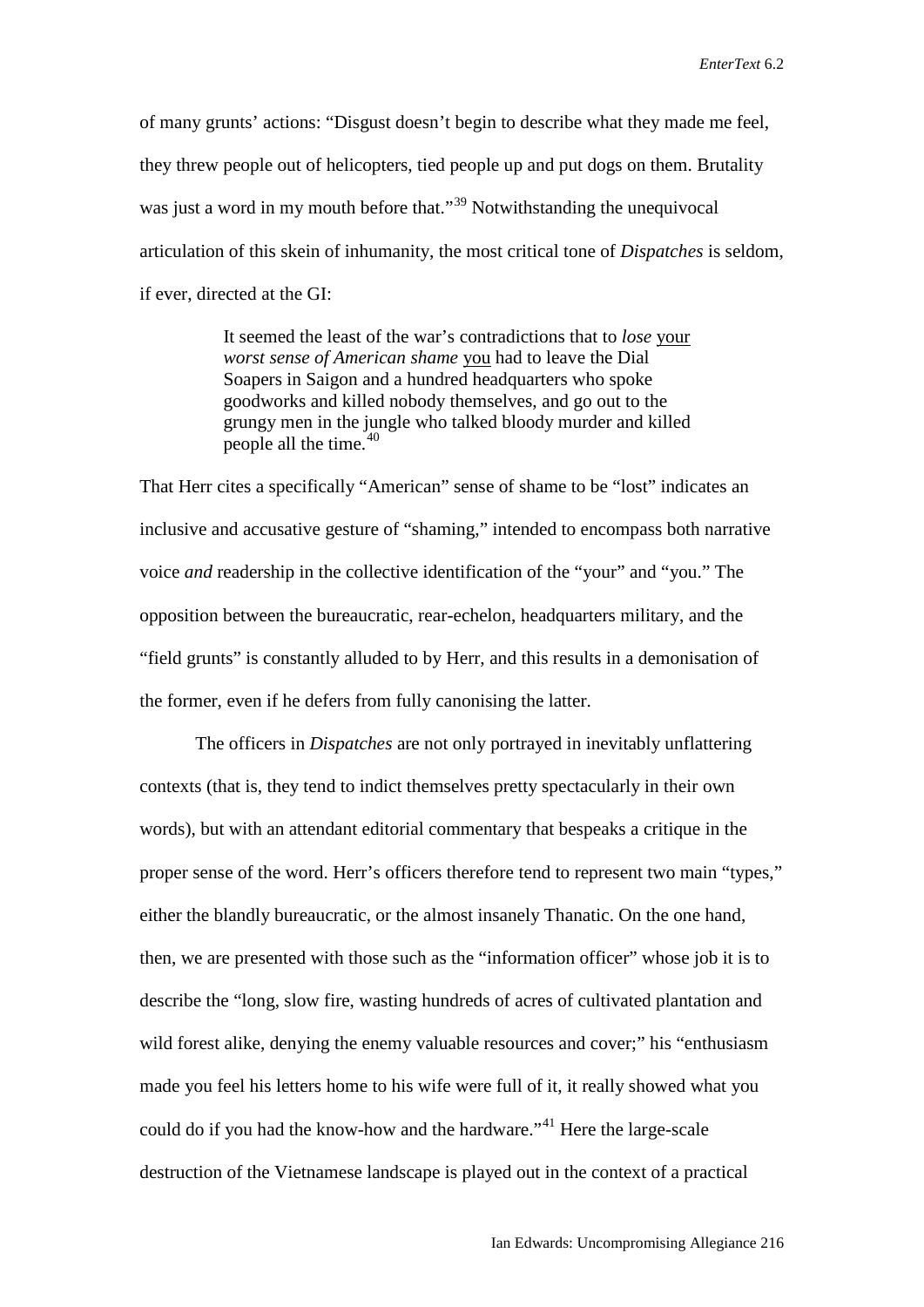solution befitting American "know-how and hardware," a mechanised plague superintended with a boy-scout's diligence. On the other hand, Herr portrays officers whose sense of bloodlust eclipses that of the most atavistic foot soldiers, and which is entertained on a much wider scale:

> That night I listened while a colonel explained the war in terms of protein. We were a nation of high-protein, meat-eating hunters, while the other guy just ate rice and a few grungy fish heads. We were going to club him to death with our meat; what could you say except, 'Colonel, you're insane'? It was like turning up in some black looneytune where the Duck had all the lines…. Doomsday celebs, technomaniac projectionists; chemicals, gases, lasers, sonic-electric ballbreakers that were still on the boards; and for backup, deep in their hearts, there were always the Nukes, they loved to remind you that we had some, 'right here in-country'. Once I met a colonel who had a plan to shorten the war by dropping piranha into the paddies of the North. He was talking fish but his dreamy eyes were full of mega-death. $42$

Whilst Herr makes no suggestion that in instituting the infamous "body count" approach, the U.S. military came closer than any modern army to institutionalising and symbolically ratifying genocidal practices in its troops, the "dreamy mega-death" in Vietnam is clearly represented by *Dispatches* as issuing from the upper echelons of the military command-structure.

Herr's editorial reactions to this tend to be framed as humour in the face of the absurd, but it is important to recall that the presence of humour in *Dispatches*  invariably indicates the "joke at the deepest part of the blackest kernel of fear" and death, alluded to previously. Colonels seem to attract the greatest portion of disdain, as when in Chapter Five Herr follows the description of one prepared to let a soldier die from heat exhaustion rather than order a medevac chopper, with the bizarre insistence of another in taking his Styrofoam cup. Herr's reaction is to "exchange the worst colonel stories we knew," from the "colonel who threatened to court-martial a spec-4 for refusing to cut the heart out of a dead V.C. and feed it to a dog," to the one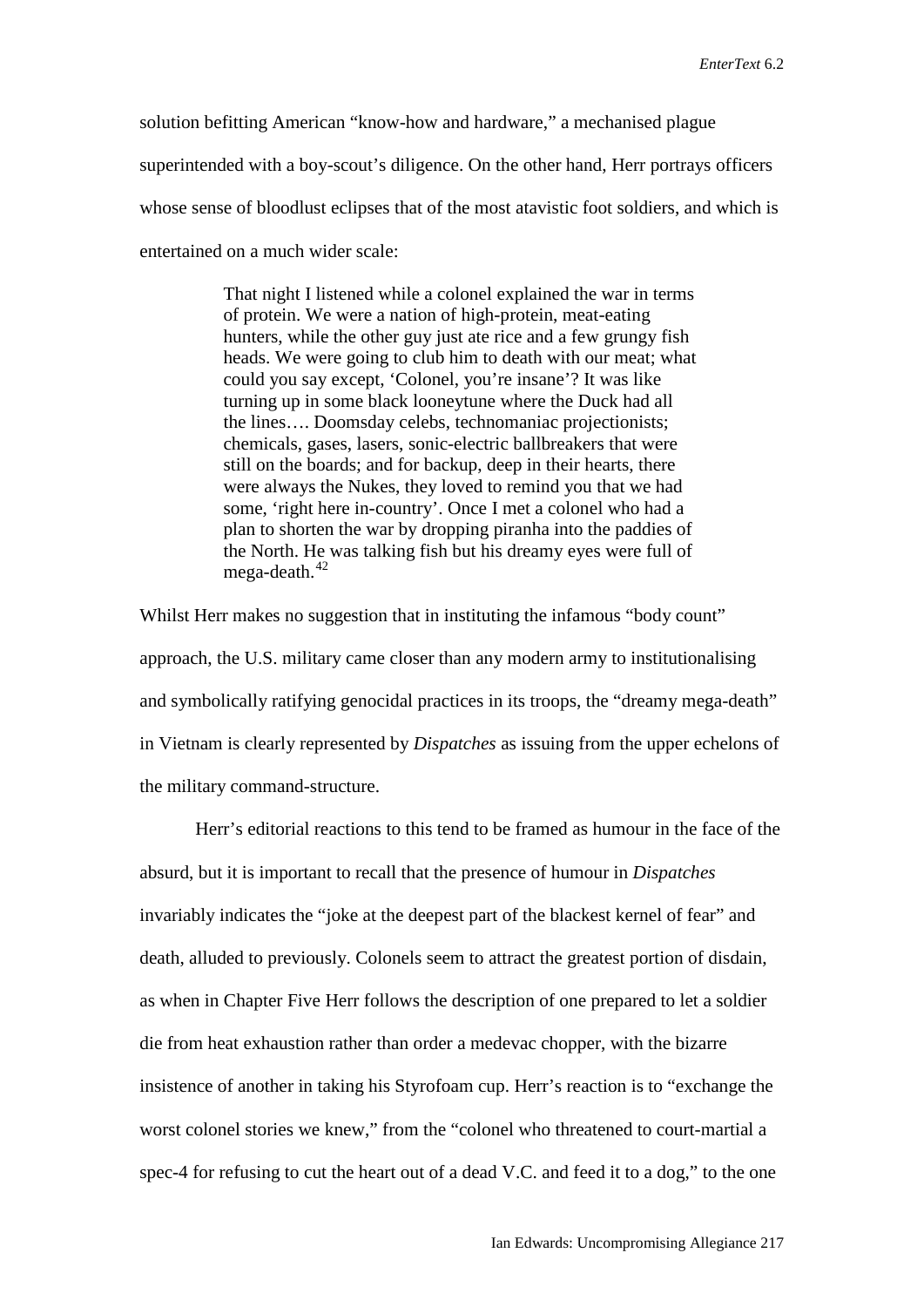who believed all men under his command should have combat experience, and got all his cooks "wiped out on a night ambush."<sup>[43](#page-28-40)</sup> A constant theme therefore emerges, of the command-structure imposing utterly unrealistic practices and expectations on the basis of misplaced prejudices: "The belief that one Marine was better than ten slopes saw Marine squads fed in against known NVA platoons, platoons against companies, and on and on, until whole battalions found themselves pinned down and cut off."<sup>[44](#page-28-41)</sup> Myths of American nationhood are therefore shown in *Dispatches* to be fundamental to the conduct of the war in Vietnam, and Herr's approach continually undercuts them, as seen in one short fragment that expresses the ambivalence of the 'benevolent' intervention; "Vietnam, man, bomb 'em and feed 'em, bomb 'em and feed 'em." $45$ 

 Counterposed with the sense of brutality represented in the combat soldier, *Dispatches* therefore posits that in U.S. officers a particularly warped "tyranny of reason," *alongside* that kind of gratuitous brutality, is structuring the prosecution of the war by the higher reaches of command. Herr's point is that the violence latent in command-structures was rarely articulated other than in unguarded "unofficial" instances, and there is a further aspect to the military machine's conduct against which *Dispatches* reacts violently. On an anecdotal level, reports of Military Assistance Command, Vietnam's (MAC-V's) falsifying both casualty figures and kill ratios are so common as to be pretty much accepted fact, and Herr makes frequent reference to this phenomenon:

> while the official number of dead was listed at 3,000, I never met anyone who had been there, including officers of the Cav, who would settle for anything less than three or four times that figure… $^{46}$  $^{46}$  $^{46}$

A twenty-four-year-old Special Forces captain was telling me about it. 'I went and killed one VC and liberated a prisoner. Next day the major called me in and told me that I'd killed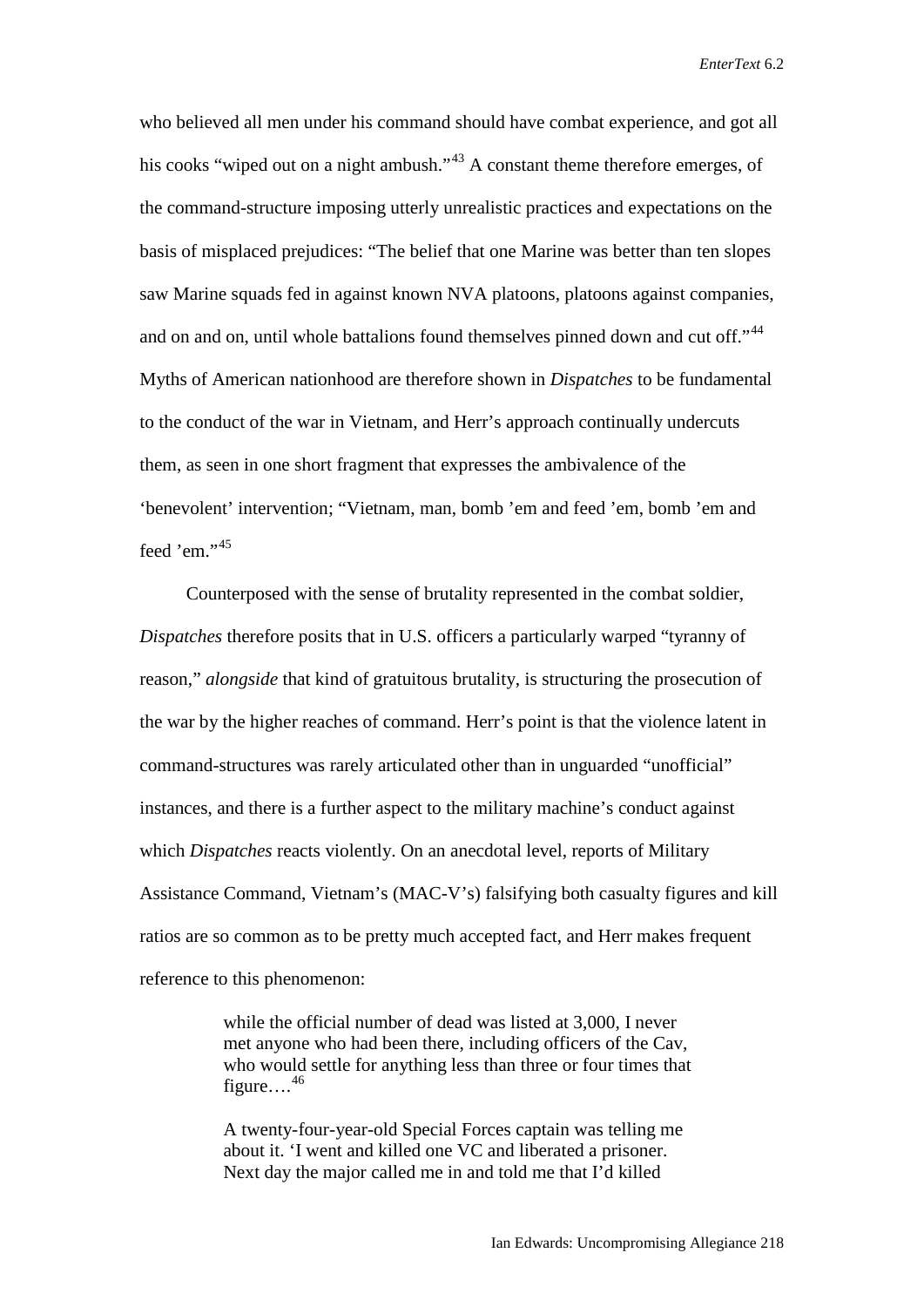fourteen VC and liberated six prisoners. You want to see the medal $2^{47}$  $2^{47}$  $2^{47}$ 

The "tyranny of reason" is never more pronounced than when Herr addresses the bureaucratic offerings of the U.S. military's "version" of the war, and this receives his most critical treatment. Saigon, centre of most military communications, becomes a metaphor for the military-bureaucratic modalities that engender in Herr the "worst sense of American shame," and again it is worth citing at some length:

> Saigon, the centre, where every action in the bushes hundreds of miles away was fed back into town on a karmic wire strung so tight that if you touched it in the early morning it would sing all day and all night. Nothing so horrible ever happened upcountry that it was beyond language fix and press relations, a squeeze-fit into the computers would make the heaviest numbers jump up and dance.You'd either meet an optimism that no violence could unconvince, or a cynicism that would eat itself empty every day and then turn, hungry and malignant…. These men called dead Vietnamese 'believers', a lost American platoon was a 'black eye', they talked as though killing a man was nothing more than depriving him of his vigour.[48](#page-28-45)

Contrary to the official reports which would speak of helicopters shot down "as an expensive equipment loss, as though our choppers were crewless entities that held to the sky by themselves, spilling nothing more precious than fuel when they crashed,"<sup>[49](#page-28-46)</sup> Herr's discourse repeatedly seeks to re-appropriate the very grimness of death and mutilation, so mutilated by the official narratives where "the spokesmen spoke in words that had no currency left as words."<sup>[50](#page-28-47)</sup> The U.S. fetishisation of machinery in war, ostensibly motivated by the desire to "sell American lives dearly" and prioritise spending on machinery to protect American lives, is here reversed into the kind of instrumental reason which can value those lives all too cheaply by equating them *with* their machines. By way of contrast Herr seems to take to heart Heller's observation that "man's truth lay in his entrails." Whilst the *act* of killing is seldom directly represented within *Dispatches*, there is a marked profusion of dead bodies to which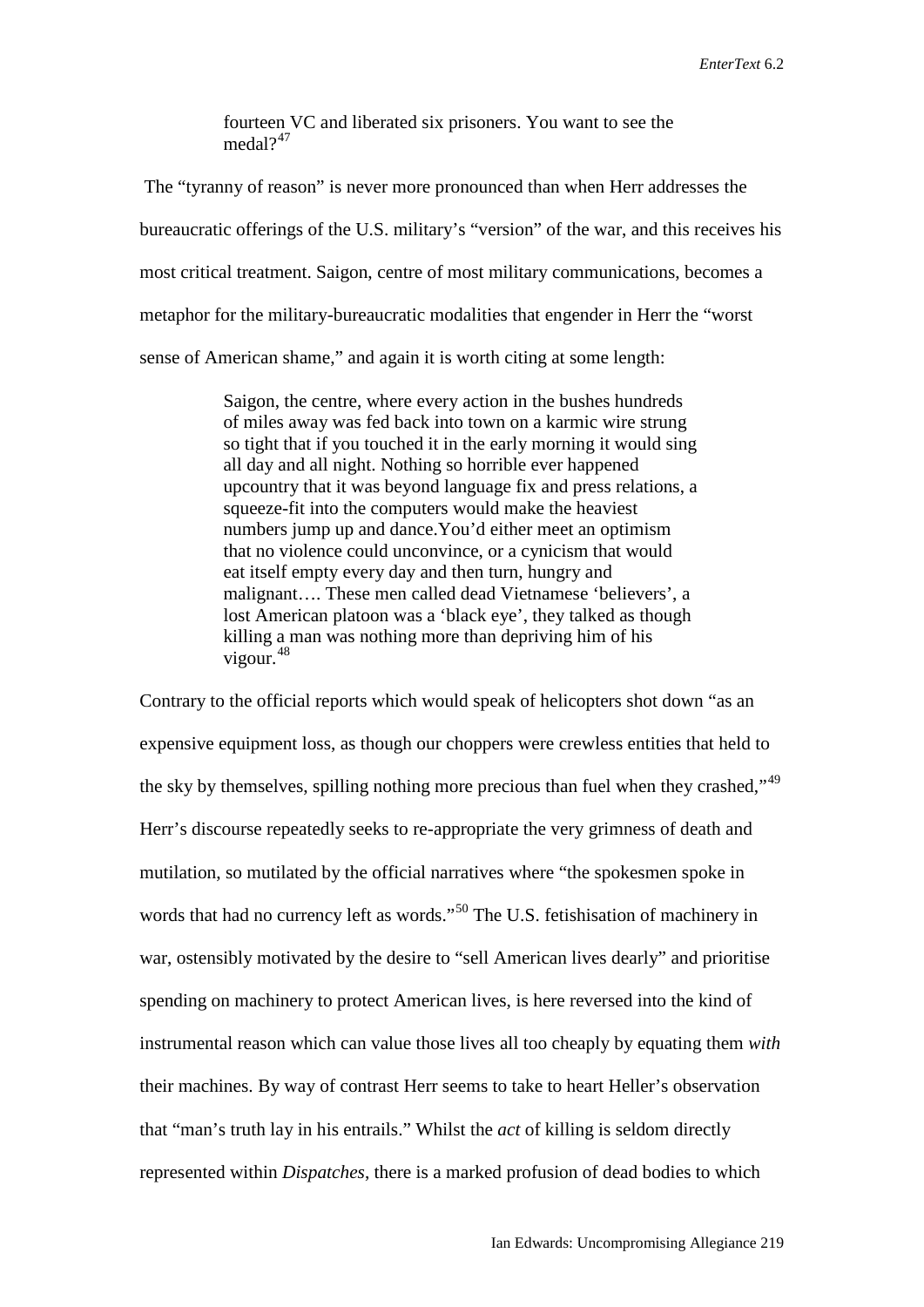Herr's narrator bears witness, and whose prevalence establishes the text as adopting an *oppositional* stance with regard to the military bureaucracy's approach: "only eighty GI's dead in combat in a week, and you'd felt like you'd just gotten a bargain."<sup>[51](#page-28-48)</sup>

 As the Bourdieu quotation earlier suggests, a literary (or other) work should be placed in context of the "positions" offered to it within its field, and Herr's positioning must finally be expressed firstly in terms of its relationship to the other forms of journalism it describes, and secondly in terms of the implications his form carries for both his narrative figure and his spectatorship. The military-bureaucratic versions of the war are extensively satirised and criticised, but perhaps the bleakest implication of *Dispatches* is that they were, for the most part, the "accepted" narratives that passed into culture. So whilst Herr excoriates the "Command that rode us into attrition traps on the back of fictionalised kill-ratios, and the Administration that believed the Command," there is a further, and crucial, cog, in disseminating this "cross-fertilisation of ignorance:"

> A press whose tradition of objectivity and fairness (not to mention self-interest) saw that it all got space. It was inevitable that once the media took the diversions seriously enough to report them, *they also legitimised them*. [52](#page-28-49)

In opposition to his identification with the grunt in the field, and his assertion of his own "elite" group of combat correspondents as an authentic subculture, Herr locates a vast proportion of the media in Vietnam as being explicitly aligned with the perspective of the military bureaucracy: "there were a lot of hacks who wrote down every word the generals and officials told them to write." His use of the word *legitimised* is key, implying both that the bureaucratic explanations *needed* the "legitimising" aspects of their expression in the media, and equally that the media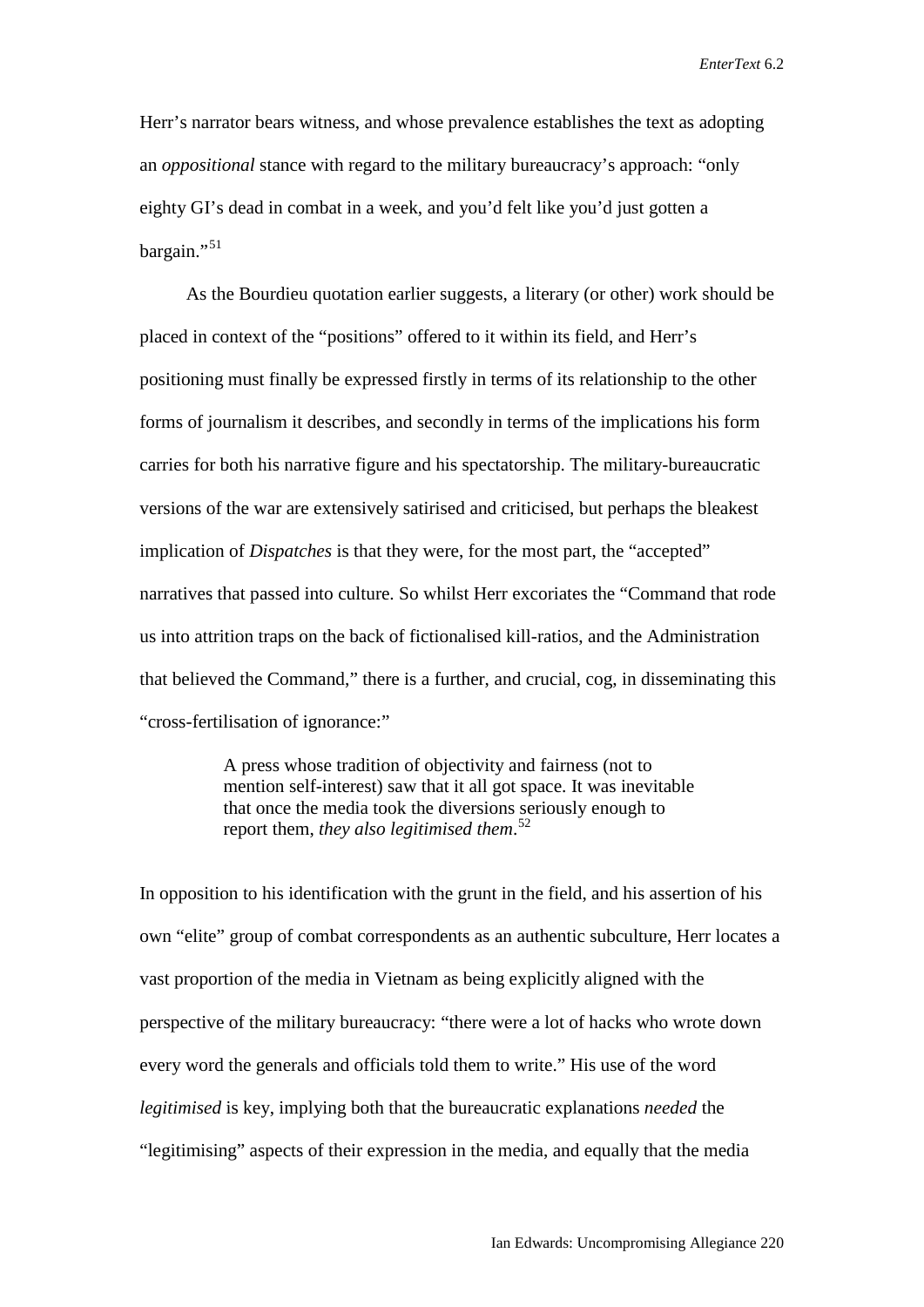played an *active* role in transforming the raw material of MAC-V, often mindnumbingly trivial or euphemistic, into "legitimate" cultural narratives. While Herr's positioning as the intrepid combat reporter, stressing the dangers of his environment and close attunement to the ways of the combat soldier, carries a touch of selfaggrandisement—"Herr thus proposes that the central drama of *Dispatches* is his daring to enter deeply into his memories of the war<sup> $53$ </sup>—it is crucial to note that his positioning is frequently contrasted with the "hacks" who stayed in Saigon and "wrote down everything the generals told them." The fragmentary, oral-dialogical style of *Dispatches* similarly evolves in opposition to the bland linearity of official narratives, and Herr's stylistics should be read as oppositional in that sense, as well as forming a continuum with the "New Journalism" paradigm:

> Conventional journalism could no more reveal this war than conventional firepower could win it, all it could do was take the most profound event of the American decade and turn it into a communications pudding, taking its most obvious, undeniable history and making it into a secret history.<sup>[54](#page-28-51)</sup>

In adopting his "unconventional" stance Herr directly *equates* "conventional journalism" with the "conventional firepower" of the generals, and posits the kind of "re-historicisation from below" referred to at the beginning of this piece, as an antidote to the "communications pudding" resulting from the two "conventional" approaches. In terms of the journalistic field, Herr is therefore explicitly antagonistic, and positions himself in relation to it *by obverse*; his fragmentary, dialogical, colloquial style can be seen as a formal counterweight, on ideological grounds, to his antagonistic objects within the field.

 The kinds of critique described thus far would suffice to establish *Dispatches* as a text with a distinct set of ideological-critical agendas from Herr's more "editorial" perspectives. It is my contention that the process of "subjective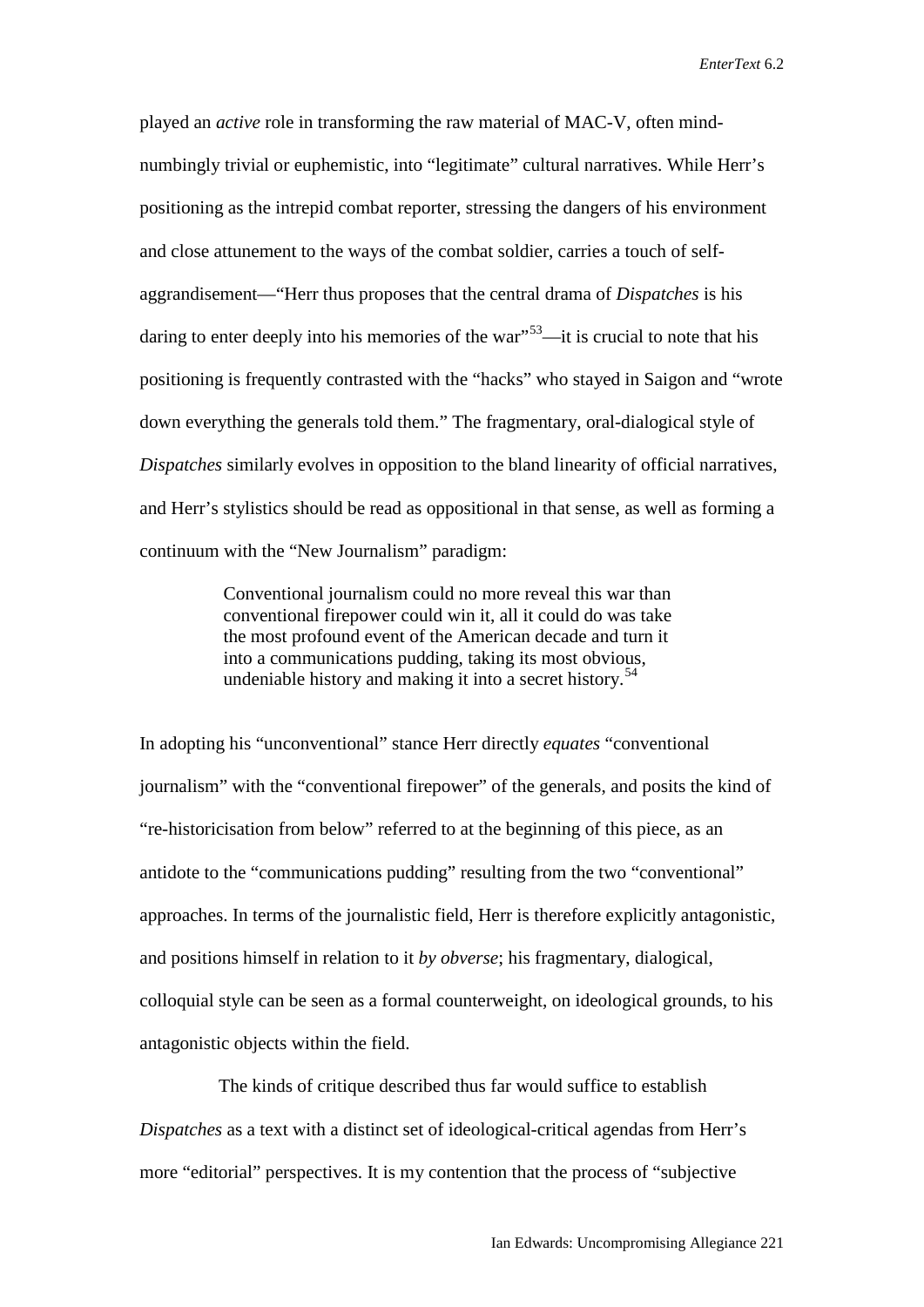destitution" he portrays extends this critique through his more *subjective* modality also. Herr's suggestion is that "it took the war to teach it, that *you were as responsible for everything you saw as for everything you did.*" This implies a certain *complicity* within his representation of the act of "seeing," and he makes a critical connection between the war as *spectacle* and the role of *spectatorship* in general, which is given a link beyond the obvious etymological one.<sup>[55](#page-28-52)</sup> As his narrative gradually collapses the *false* distinction between voyeurism and participation—expressing the *active* role of the spectator—Herr comes to an understanding of the *productive* role of his position in engendering the various spectacular excesses he witnesses: "when a Colonel found out we were reporters he started to get his whole brigade cranked up to go out and kill people, and we took the next chopper out of there."[56](#page-28-53) In another of his most famous passages, media networks in general are implicated in the soldiers' propensity towards self-negating acts in wartime:

> I keep thinking about all the kids who got wiped out by seventeen years of war movies before coming to Vietnam to get wiped out for good. You don't know what a media freak is until you've seen the way a few of those grunts would run around during a fight when they knew that there was a television crew nearby; *they were actually making war movies in their heads*, doing little guts-and-glory Leatherneck tap dances under fire, *getting their pimples shot off for the networks*. [57](#page-28-54)

While at the level of subjectivity Herr is shown to "traverse the fantasy" surrounding the act of killing, I would suggest that in his journalistic positioning there is a more culturally-specific fantasy being addressed, that of the "objective" observer whose spectatorship is strictly secondary to the events he witnesses. His evolution from voyeur to participant therefore transgresses primarily the *generic* bounds of the "conventional" journalist's position, and the frequency of his direct address to the reader extends this transgressive implication still further. As so often, in the passage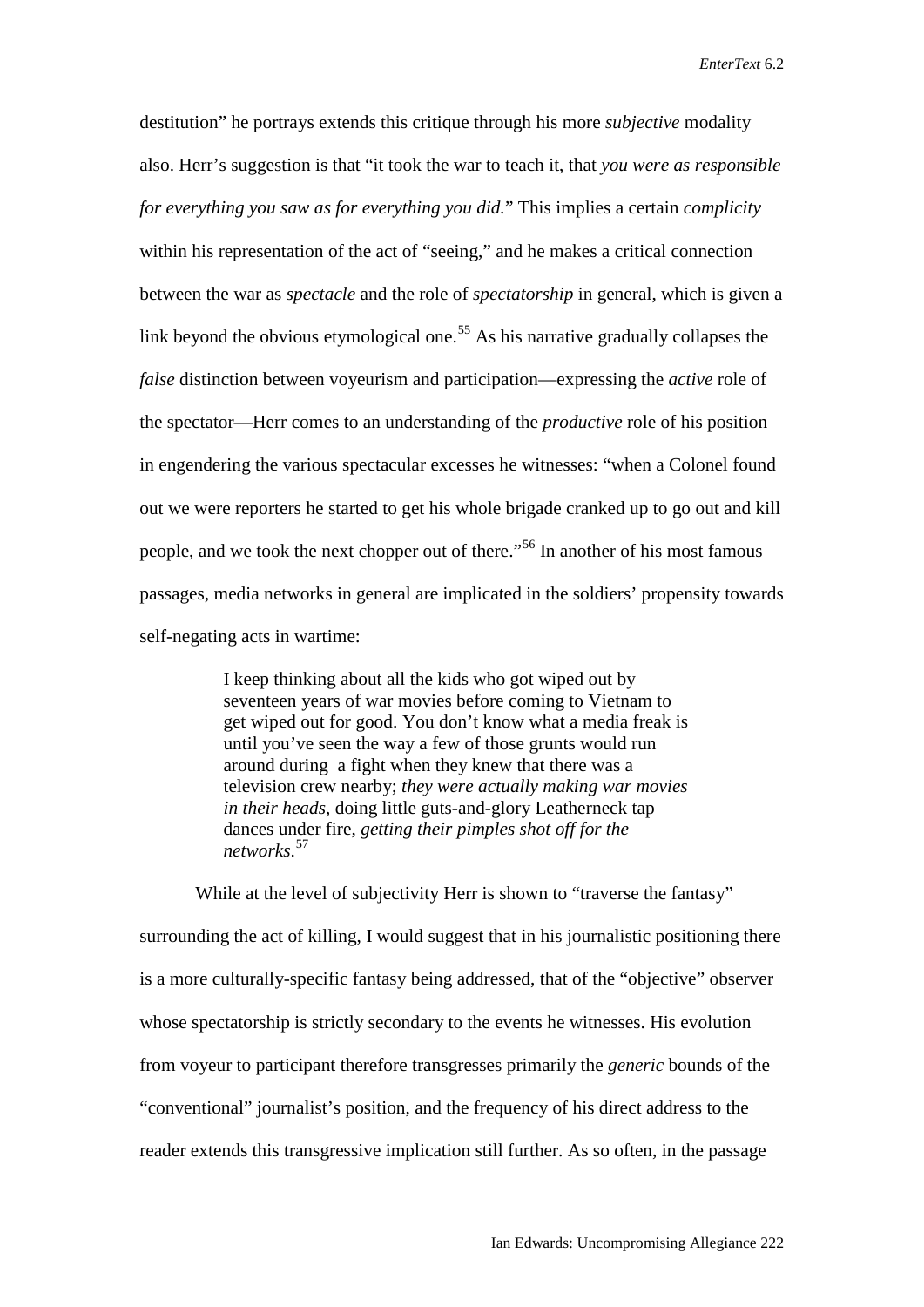above Herr uses the inclusive "you" to encompass *both* the specific "I" form of his narrative voice, *and* the universal "one" of his implicit reader. The text begins with such an instance, "Going out at night, the medic would give you pills," and the insistence of this technique leads to Herr's narrative "I" serving as a conduit, wherein the readerly "one" can be directly addressed and formed into a collective "you." This interpellative gesture serves as a formal means of mediating between Herr's position and that of his wider audience, implying a collective responsibility for the Vietnam war as a whole.

As a conflict specifically framed by President Kennedy as being in defence or promotion of U.S. "prestige," the Vietnam war assumes very quickly the dimension of geopolitical spectacle. The implication of this is, of course, that a spectacle is inert without the *validating gaze* of the spectator, and assertions of the American approach to war as media spectacle therefore need re-inscribing within the wider administrative policy of geopolitics-by-display. The "fantasy" of objective journalism traversed and undercut within *Dispatches* is therefore supplanted by a "supplemental" fantasy which the text rejects, that of *objective spectatorship*. If Vietnam is, for the U.S., as William V. Spanos states, "a national anxiety, a collective trauma," *Dispatches* suggests that this is due to the web of complicity radiating from the pervasive media networks, whereby "you were as responsible for everything that you saw, as you were for everything you did."<sup>[58](#page-28-55)</sup> Quite apart from the debate on the media networks' critical or uncritical approaches to the conflict, the simple fact of their ever-presence in Vietnam and their dominant role in disseminating the war to the American public established the conflict's news items as units of exchange in the cultural industry. Herr demonstrates that the troops in Vietnam suffered and died not only on behalf of U.S. "national prestige," but also on behalf of the ongoing consumption of the war as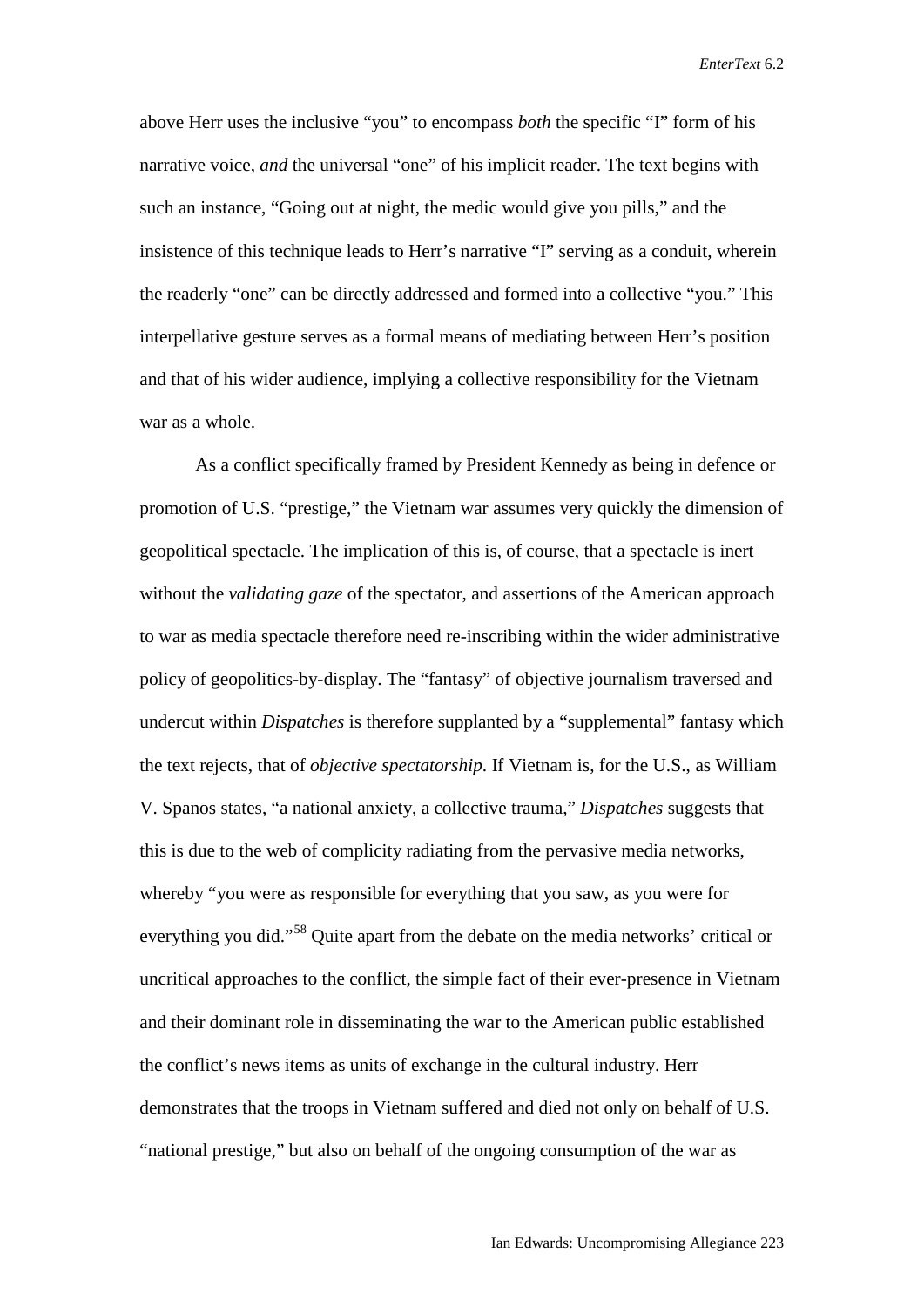media spectacle. The grunt therefore assumes the thankless role of *product* in this matrix, and Herr's "subjective destitution" dramatises the interplay between media apparatuses and the active gazes that animate them. The narrator's identification with the GI, and the "acting-out" of his fantasies and praxis, can be seen as an enactment of *Dispatches*' entry into its cultural field: on an objective level, in distancing itself from popular-media and government portrayals of the war, and on a subjective level, as both announcing its own complicities with those media-structures, and forcing the reader to identify with those complicities also. In undergoing the kind of "subjective destitution" that it does, Herr's narrative voice plays a version of Jean-Baptiste Clamence's "game" in *The Fall*: "The more I accuse myself, the more I have a right to judge you. Even better, I provoke you into judging yourself, and this relieves me of that much of the burden."[59](#page-28-56) The destitution of Herr's "I'" therefore serves as a medium for the projection of his trauma from the individual to the collective level, whereby the insistent "you" of address can segue into the "we" of the text's final line, and Herr's complex of guilt through spectatorship/participation is extended indefinitely: "Vietnam, Vietnam, Vietnam; we've all been there."<sup>[60](#page-28-57)</sup>

The registers of complicity discussed above indicate a reflexive awareness in the text played out on the manifest level—most notably with "your worst American sense of shame" and "you were as responsible for what you saw, as for what you did" —but it seems to me that there is a further level of complicity either latent or repressed within *Dispatches*. Whilst Herr can be said to ask rather different questions from those asked by conventional journalism, whilst he gives a voice to those normally marginalised (GIs), and whilst he questions his own complicity, nonetheless, as so often in U.S. representations of Vietnam, there are huge questions left unanswered and a perspective that is definitively foreclosed. If, as Hellman says, Herr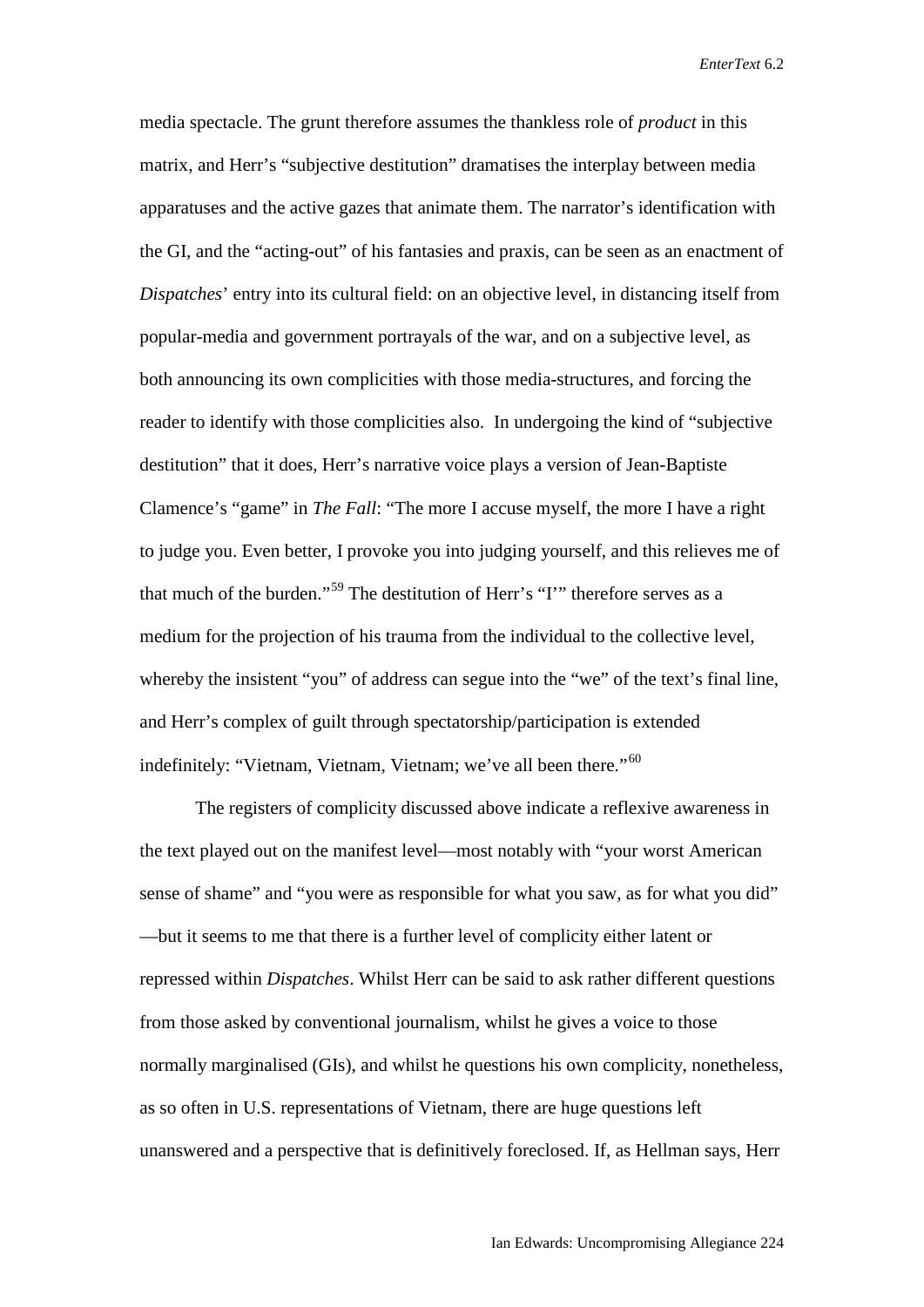"contribute[s] to our understanding of the Vietnam war as, in part, a product of the American consciousness," it is also clear that the text makes next to no allowance for the consciousness of the Vietnamese people, and the unfathomable sufferings inflicted upon them. The Vietnamese appear sparingly in the text and we are never invited to attend their point of view in the same exhaustive way Herr portrays the common American soldier. [61](#page-28-58) In terms of its entry into the cultural field, *Dispatches* is thus sited very much in the *American* field, and its antagonistic objects are approached very much within those limitations—in some way, repeating the Orientalising gestures of the men who instigated and prosecuted the war. On the domestic level Herr's soldiers may "literally get their pimples shot off for the networks," but to extend that analogy to the geopolitical field, millions of Vietnamese dead might be seen as being "literally" massacred on behalf of American "prestige."

If, to this day, American comprehension of what the Vietnamese call "The American War" is limited, if indeed, in Spanos's words, there is "some indefinable thing" about the American war on Vietnam which perpetuates its traumatic dimensions still, perhaps it resides in this marginalisation of the Vietnamese Other, the "bafflement presented by the Other's invisibility... the inability to name and contain the mysterious Other."[62](#page-28-59) Without assuming their ethical responsibility for the destruction and suffering inflicted upon the Other (could the contrast between American responses to their sins in Vietnam, and German responses to Nazism and the Holocaust, be any more instructively different?), and whilst the debate is continually framed in terms of "American consciousness," we can assume that the dead hand of history will continue to weigh on American representations of Vietnam in this marginalised, spectral form.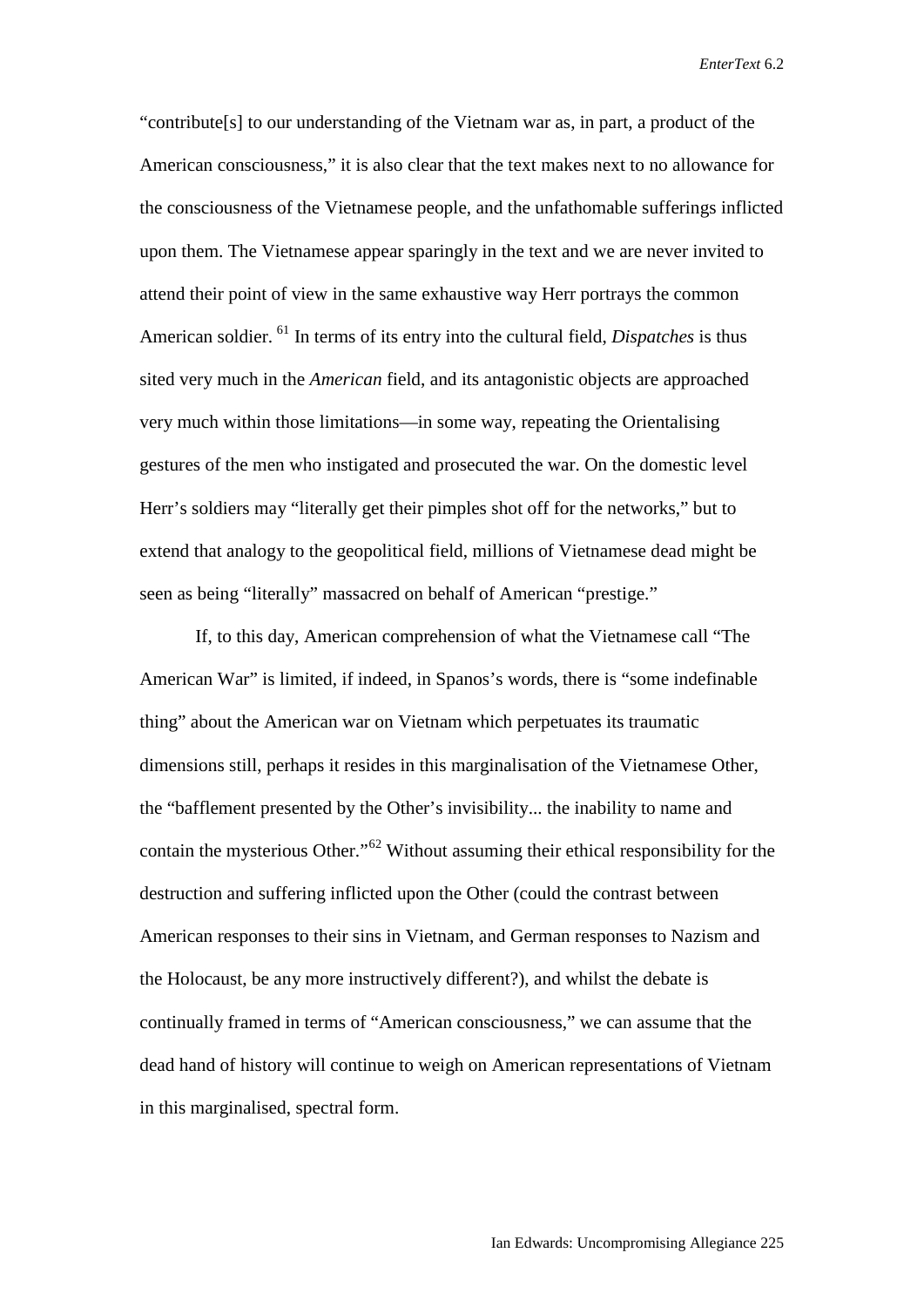## <span id="page-27-0"></span>**Notes**

-

- <sup>1</sup> Tim O'Brien, "How to tell a true war story" in *The Things They Carried* (New York: Houghton Mifflin, 1990), 68.
- <span id="page-27-1"></span><sup>2</sup> Pierre Bourdieu, *The Rules of Art. Genesis and Structure of the Literary Field* (Oxford: Blackwell, 1996), 232. <sup>3</sup> John Limon, *Writing After War; American War Fiction From Realism to Postmodernism* (Oxford:
- Oxford University Press, 1994).<br><sup>4</sup> Nigel Leigh, *Radical Fictions and the Novels of Norman Mailer* (London: Macmillan, 1990), 1.<br><sup>5</sup> John Ellis, "Reflections on 'the sharp end' of war" in Paul Addison and Angus Calder, ed
- 
- *Kill: the Soldier's Experience of War in the West 1939-1945* (London: Routledge, 1994); John

<sup>6</sup> "...when an official army historian came onto the field after a fight, it was usually the commanders and higher officers to whom he talked…. you can read the history of a campaign in which you served, and find the history doesn't at all tally with the campaign you remember." James Jones, World War II (New York: Ballantine, 1975), 70.

<sup>7</sup> Al Santoli, ed., *Everything We Had: An Oral History of the Vietnam War By Thirty Three American Soldiers Who Fought It* (New York: Random House, 1981); Al Santoli, ed., *To Bear Any Burden: The Vietnam War and its Aftermath in the Words of Americans and Southeast Asians* (New York: E. P. Dutton, 1985); Mark Baker, ed., *Nam*: *The Vietnam War in the Words of the Men and Women who Fought There* (New York: William Morrow, 1981); Wallace Terry, ed., *Bloods; An Oral History of the Vietnam War by Black Veterans* (New York: Ballantine Books, 1984).

- 
- 
- <sup>10</sup> Elizabeth and Edmund Wright, eds., *A Zizek Reader* (London: Verso, 1999), 20.<br><sup>11</sup> Philip D. Beidler, *Rewriting America: Vietnam Authors in their Generation* (Athens, Georgia: Georgia: Georgia: University, 1991), 16
- $\frac{12}{12}$  To make the contrast on the most basic level, the Allied soldier of World War II could look to his side's cause and objectives without too much moral ambivalence. Whilst his counterparts in Iraq as I write may not have those luxuries, their common refrain of "We don't worry about the political issues, that's the politician's job, this is what we joined up for, it's our job" indicates a certain phlegmatism on the part of U.S. and U.K. soldiers of volunteer status, denied to the grunt in Vietnam.<br><sup>13</sup> Col. Robert Heinl, Jr., "The Collapse of the Armed Forces" (*Armed Forces Journal*, 7 June 1971).<br><sup>14</sup> Tim O'Brien, "The Things They Carried", in *The Things They Carried*, 17, emphasis in
- 
- 
- original.<br><sup>15</sup> "I was always embarrassed by the words sacred, glorious, sacrifice, and the expression in vain," Ernest Hemingway, *A Farewell to Arms*, (London: Granada, 1977), 133. <sup>16</sup> Herr, *Dispatches*, 86. <sup>17</sup> Ibid., 35.
- 
- $^{18}$  Ibid., 87.<br> $^{19}$  Ibid., 110.
- 
- 
- 
- 
- 
- 
- 
- <sup>20</sup> Ibid., 59.<br>
<sup>21</sup> *A Zizek Reader*, 281.<br>
<sup>22</sup> Herr, *Dispatches*, 110, emphasis in original.<br>
<sup>23</sup> Ibid., 56-7.<br>
<sup>24</sup> Zizek, *Reader*, 106.<br>
<sup>25</sup> Herr, *Dispatches*, 111-12.<br>
<sup>26</sup> Paul Gray, "Secret History" (*Time*,
- 
- 
- <sup>29</sup> Ibid., 109. "The truths are contradictory. It can be argued, for instance, that war is grotesque. But in truth war is also beauty. For all its horror, you can't help but gape at the awful majesty of combat." O'Brien, "How to Tell a True War Story," 77. The aesthetic, in addition to the libidinal satisfactions of combat, is a recurring theme of Vietnam histories. <sup>30</sup> Herr, *Dispatches*, 60.

<sup>&</sup>lt;sup>8</sup> Michael Herr, *Dispatches* (New York: Knopf, 1977), 31, my emphasis. <sup>9</sup> Ibid., 167.